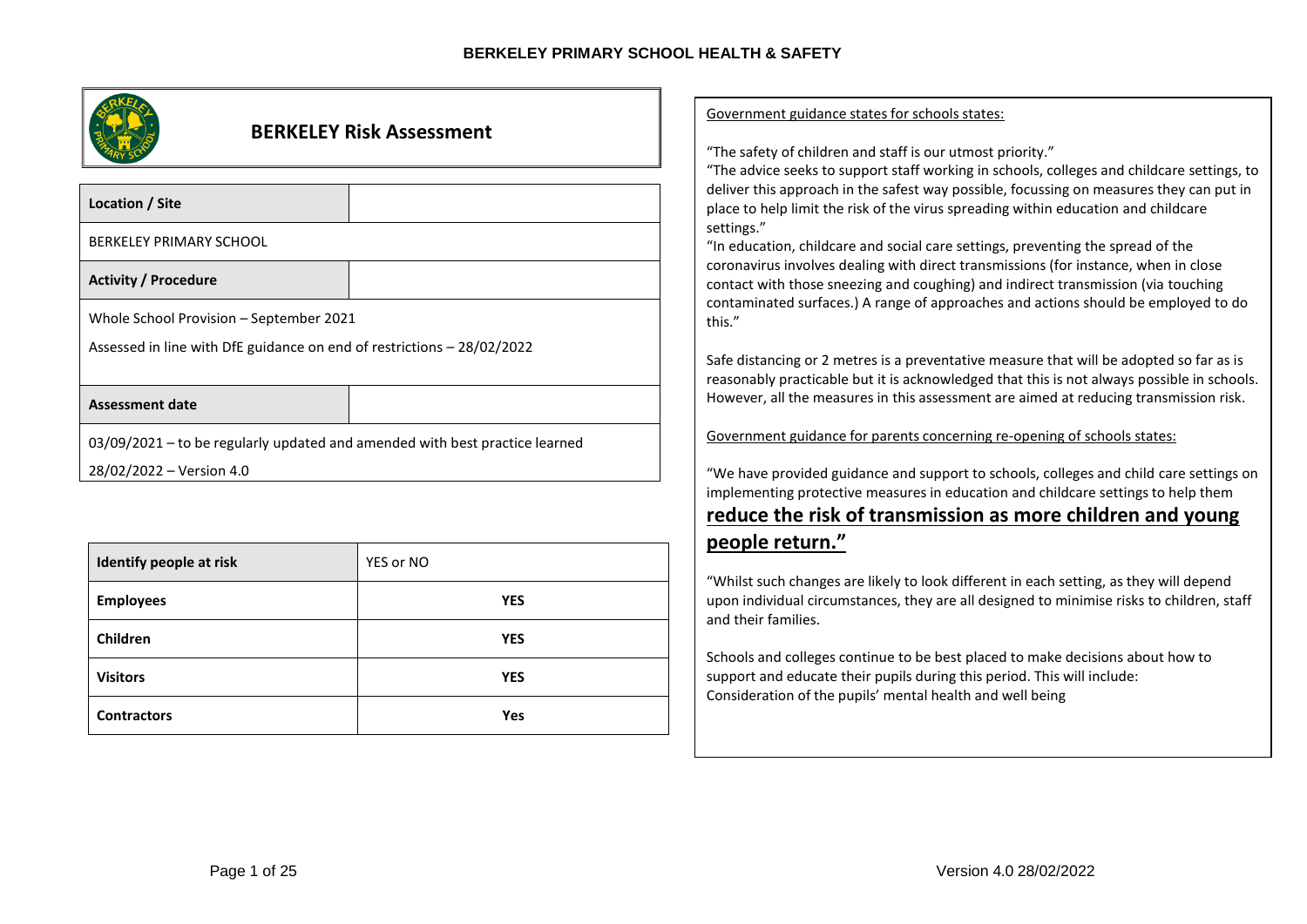From 24th February 2022 the DfE issued new guidance on ending of Covid restrictions.

These state:

From Thursday 24 February the government is removing remaining domestic restrictions in England. This includes changes for schools such as no longer recommending regular testing for pupils and staff without symptoms and removing the legal requirement for people to isolate following a positive test - this includes school pupils and all staff in mainstream education.

Although there is no longer the legal requirement to self-isolate, a child with any of **the main COVID-19 symptoms** should order a PCR test and will not be allowed to attend school while awaiting the result or if the subsequent result is positive. Children with symptoms who do not obtain a PCR test must remain away from school. Parents/carers will be asked to collect their child if they develop symptoms whilst at school.

In these cases, children must stay away from school for 5 full days and may return after if they obtain 2 negative lateral flow test results on consecutive days, or after a total of 10 full days after the symptoms started if they feel well.

The three main symptoms remain:

- **a high temperature**
- **a new, continuous cough – this means coughing a lot, for more than an hour, or 3 or more coughing episodes in 24 hours**
- **a loss or change to sense of smell or taste – this means they cannot smell or taste anything, or things smell or taste different to normal**

Children should continue to attend school if they have not tested positive for COVID-19 and are well enough to do so. Children who are at home should access remote learning if they are well enough to do so, and parents must inform school if they wish to receive work at the time of reporting the absence.

Furthermore, it is no longer advised that pupil close contacts need to test daily for 7 days. However, the school may be advised by our local public health team to recommend lateral flow device (LFD) tests to manage an outbreak. Please be reassured that for most children, coronavirus (COVID-19) will be a mild illness.

However, the school will continue to observe good hand hygiene, cleaning regimes, ventilation requirements and other measures to manage the risk of transmission.

At Berkeley Primary School we will continue to:

- Conduct regular cleaning within the school day
- Continue with regular handwashing and reminders of hygiene
- Ensure good ventilation

The below Outbreak Management plan will be put in place **if** we are advised to do so by Regional Health Authority.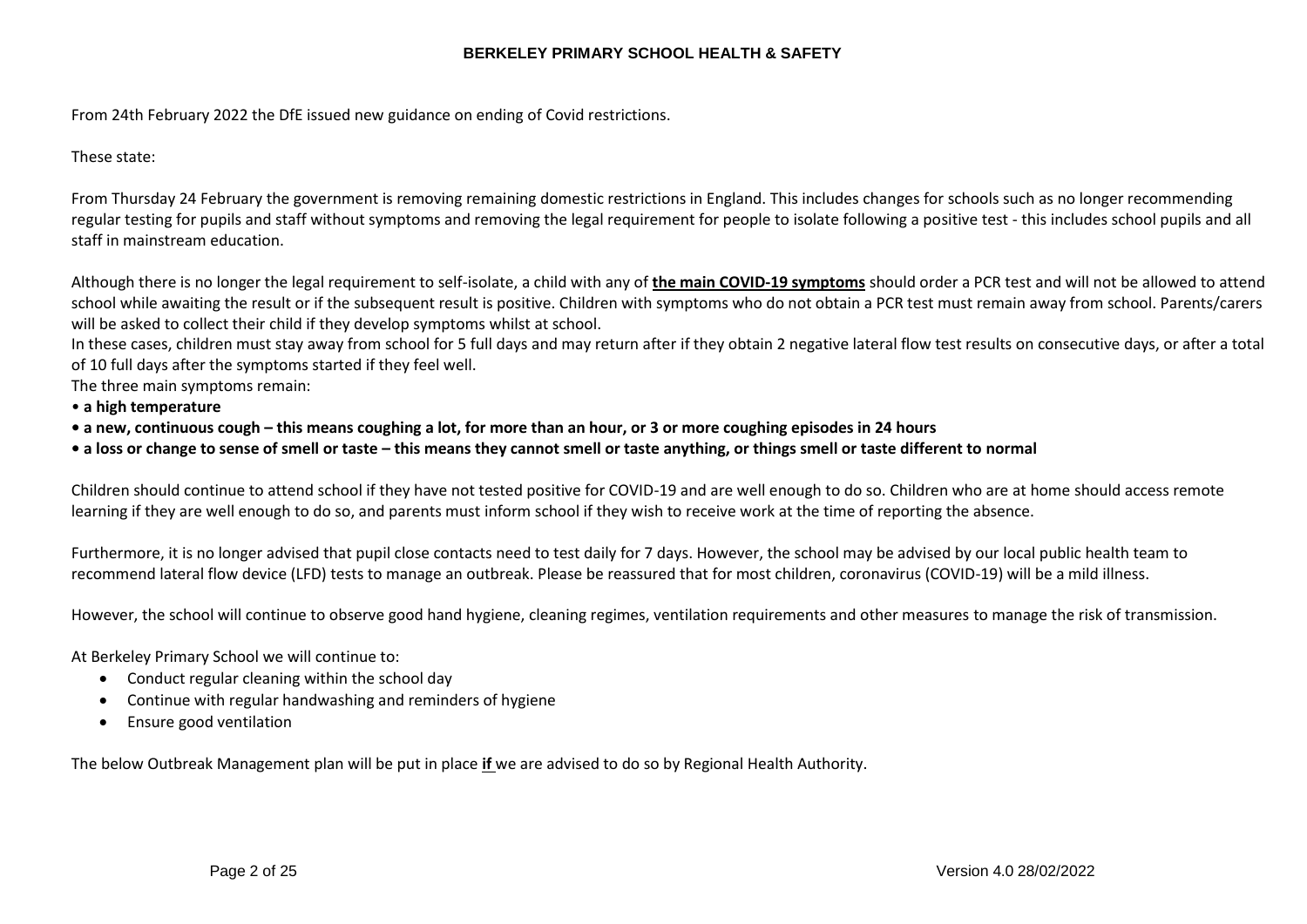## **Outbreak Management Plan**

In the event of a localised outbreak and following advice for the local health protection team, the following measures may be temporarily re-introduced at any time. A detailed risk assessment is below.

| <b>Face Covering</b>         | Face covering (masks) may be re-introduced in the event of a localised outbreak. This may be in all areas, or in areas where social distancing is not<br>possible, such as corridors and communal areas.                                                                                                                                                                                                                                                                                                                                                                                                                                                                                                                                                                                                                                                                                                       |
|------------------------------|----------------------------------------------------------------------------------------------------------------------------------------------------------------------------------------------------------------------------------------------------------------------------------------------------------------------------------------------------------------------------------------------------------------------------------------------------------------------------------------------------------------------------------------------------------------------------------------------------------------------------------------------------------------------------------------------------------------------------------------------------------------------------------------------------------------------------------------------------------------------------------------------------------------|
| Re-enforcement of<br>"rules" | Over time, staff and students may relax their attention to the measures that reduce the transmission of the virus. The measures may be re-enforced in<br>the event of a local outbreak to include;<br>"Catch it, bin it, kill it"<br>Regular hand washing<br>Sanitising hands on entry and exit of a classroom<br>Cleaning down surfaces following each classroom use<br>Ventilation - doors and windows open<br>Classrooms rearranged to face forwards<br>Re-check Seating plans for every classroom<br>In addition, the following measures may also be temporarily re-introduced;<br>Postponement of assemblies, events and larger gatherings where there is a high number of local cases.<br>Restriction of visitors to the school for meetings that can be conducted online<br>Assess and reduce risk for any school events involving larger gatherings based on current guidelines and transmission rates |
| <b>Student Bubbles</b>       | In the event of a local outbreak, it may be necessary to re-introduce student year group bubbles in order to minimise transmission between year groups.<br>This will inevitably impact on education and is not a decision that will be taken lightly.                                                                                                                                                                                                                                                                                                                                                                                                                                                                                                                                                                                                                                                          |
| Lockdown                     | A lockdown measure, in which all learning converts to remote online learning, will only be taken if required by the local health protection team or central<br>government. In the event of lockdown the school will be open for the children of key workers and vulnerable children as before.                                                                                                                                                                                                                                                                                                                                                                                                                                                                                                                                                                                                                 |

Advice from the Regional Health Authority may mean further measures are put in place which are logged below.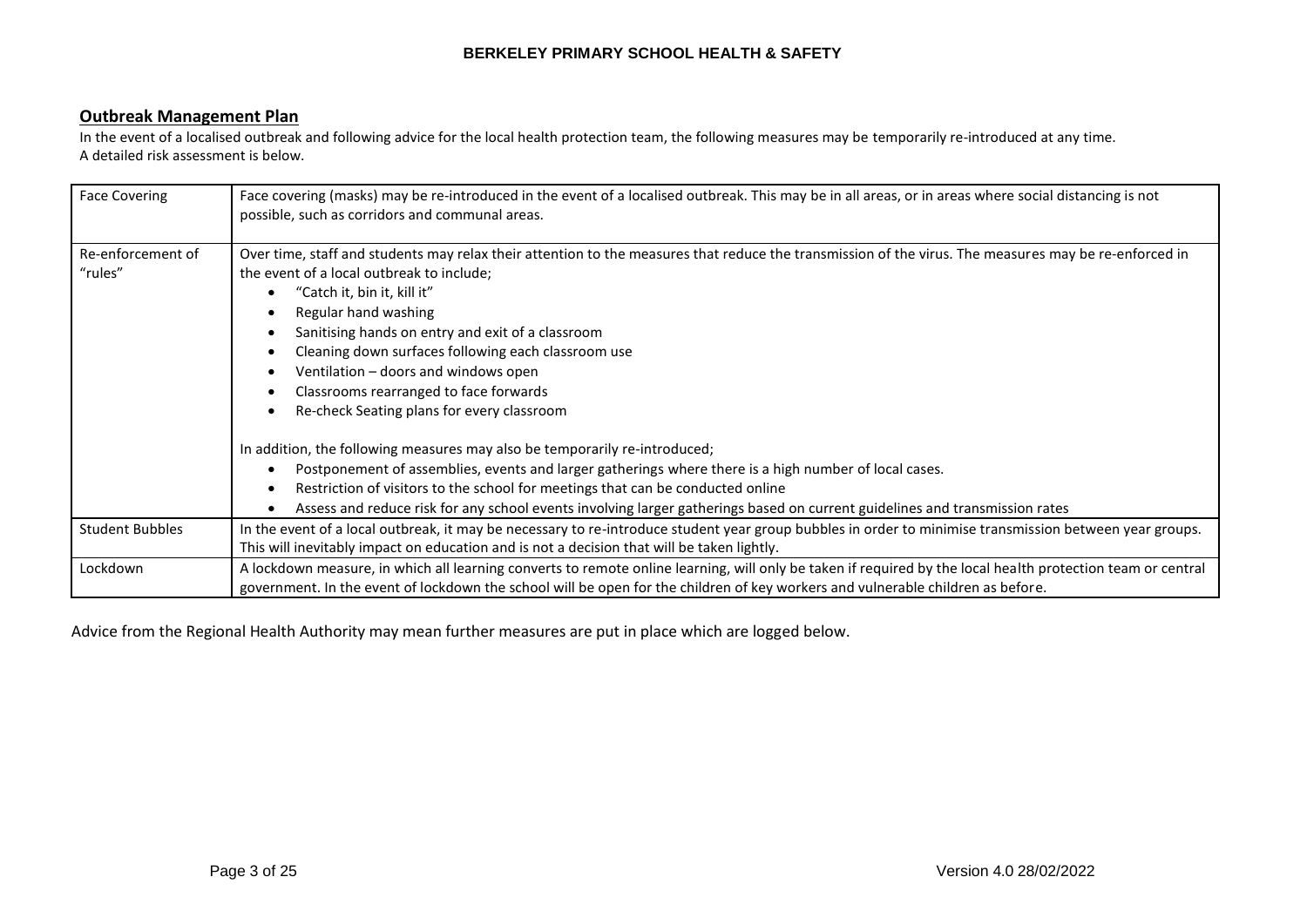#### Red texts are control measures from Government Guidance – Coronavirus (COVID-19); implementing protective measures in education and childcare settings published 22/02/2021

Blue text are additional changes at each review

| I Identify hazard                                                                               | Record the hazard that could cause harm or injury - add appropriate detail about the type and location of hazards   |  |  |  |  |
|-------------------------------------------------------------------------------------------------|---------------------------------------------------------------------------------------------------------------------|--|--|--|--|
| Lack of social distancing in the classroom resulting in direct transmission of the virus        |                                                                                                                     |  |  |  |  |
| <b>Existing level of risk</b>                                                                   | Consider current level of risk                                                                                      |  |  |  |  |
| <b>HIGH</b>                                                                                     | <b>MEDIUM</b><br>LOW<br><b>NEGLIGIBLE</b>                                                                           |  |  |  |  |
| <b>Control measures</b>                                                                         | List your control measures required to reduce risk – add appropriate detail about the type and location of controls |  |  |  |  |
| 1. Reduce the number of children in the classroom to enable social distancing (no more than 30) |                                                                                                                     |  |  |  |  |

- 2. Remove excess furniture to increase space if space to do so
- 3. Coats on backs of chairs in Y4-Y6. Bags not permitted in school, unless by prior arrangement.
- 4. Storage of water bottles should either be on individuals own desk or where this is not possible in a named section of surfacefor individuals use only.
- 5. For any child who has forgotten water bottle, plastic cups are provided which are put in the dishwasher after single use.
- 6. All staff within classrooms have the option to wear a face shield when working 121 with pupils.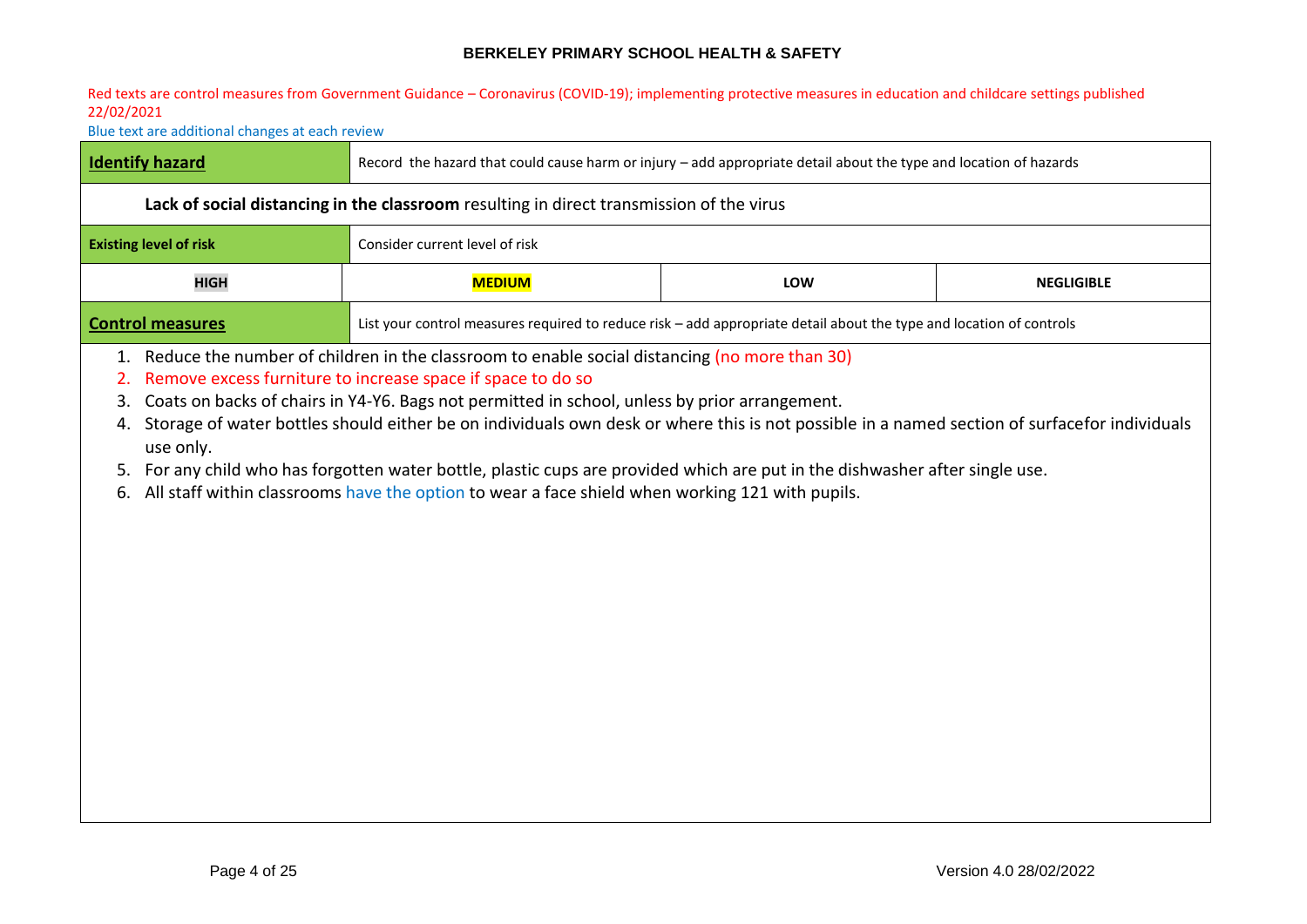| <b>Remaining level of risk</b> | Consider level of risk following use of control measures |     |                   |  |
|--------------------------------|----------------------------------------------------------|-----|-------------------|--|
| <b>HIGH</b>                    | MEDIUM                                                   | LOW | <b>NEGLIGIBLE</b> |  |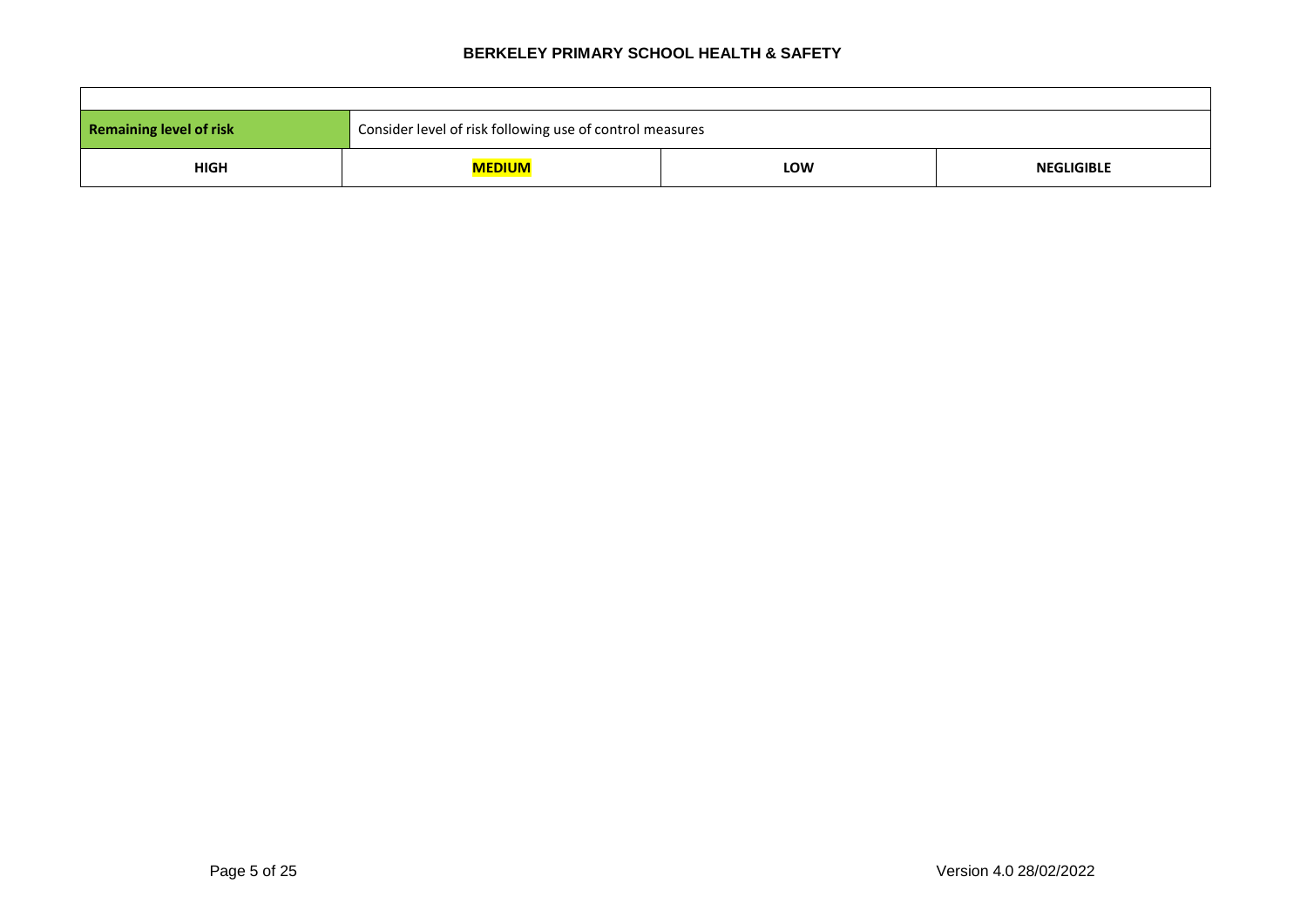| <b>Identify hazard</b>                                                                                                                                                                                                                                                                                                                                                                                                                                                                                                | Record the hazard that could cause harm or injury - add appropriate detail about the type and location of hazards |                                |                                                                                                                     |                   |
|-----------------------------------------------------------------------------------------------------------------------------------------------------------------------------------------------------------------------------------------------------------------------------------------------------------------------------------------------------------------------------------------------------------------------------------------------------------------------------------------------------------------------|-------------------------------------------------------------------------------------------------------------------|--------------------------------|---------------------------------------------------------------------------------------------------------------------|-------------------|
|                                                                                                                                                                                                                                                                                                                                                                                                                                                                                                                       |                                                                                                                   |                                | Lack of social distancing using toilets and poor hygiene resulting in direct and indirect transmission of the virus |                   |
| <b>Existing level of risk</b>                                                                                                                                                                                                                                                                                                                                                                                                                                                                                         |                                                                                                                   | Consider current level of risk |                                                                                                                     |                   |
| <b>HIGH</b>                                                                                                                                                                                                                                                                                                                                                                                                                                                                                                           |                                                                                                                   | <b>MEDIUM</b>                  | <b>LOW</b>                                                                                                          | <b>NEGLIGIBLE</b> |
| <b>Control measures</b>                                                                                                                                                                                                                                                                                                                                                                                                                                                                                               |                                                                                                                   |                                | List your control measures required to reduce risk – add appropriate detail about the type and location of controls |                   |
| Only one child per class to be sent to toilet at any one time.<br>Allocated toilets for different groups of children<br>2.<br>Hand gel used after toilet use as well as washing hands<br>3.<br>Extra Signs in toilet re washing hands<br>4.<br>Wedges for the toilet external toilet doors if not fire doors.<br>Extra soap ordered to ensure we do not run out<br>6.<br>Hand washing is promoted and monitored in the classroom<br>'Catch it, bin it, kill it' approach demonstrated and promoted consistently<br>8. |                                                                                                                   |                                |                                                                                                                     |                   |
|                                                                                                                                                                                                                                                                                                                                                                                                                                                                                                                       | <b>Remaining level of risk</b><br>Consider level of risk following use of control measures                        |                                |                                                                                                                     |                   |
| <b>HIGH</b>                                                                                                                                                                                                                                                                                                                                                                                                                                                                                                           |                                                                                                                   | <b>MEDIUM</b>                  | <b>LOW</b>                                                                                                          | <b>NEGLIGIBLE</b> |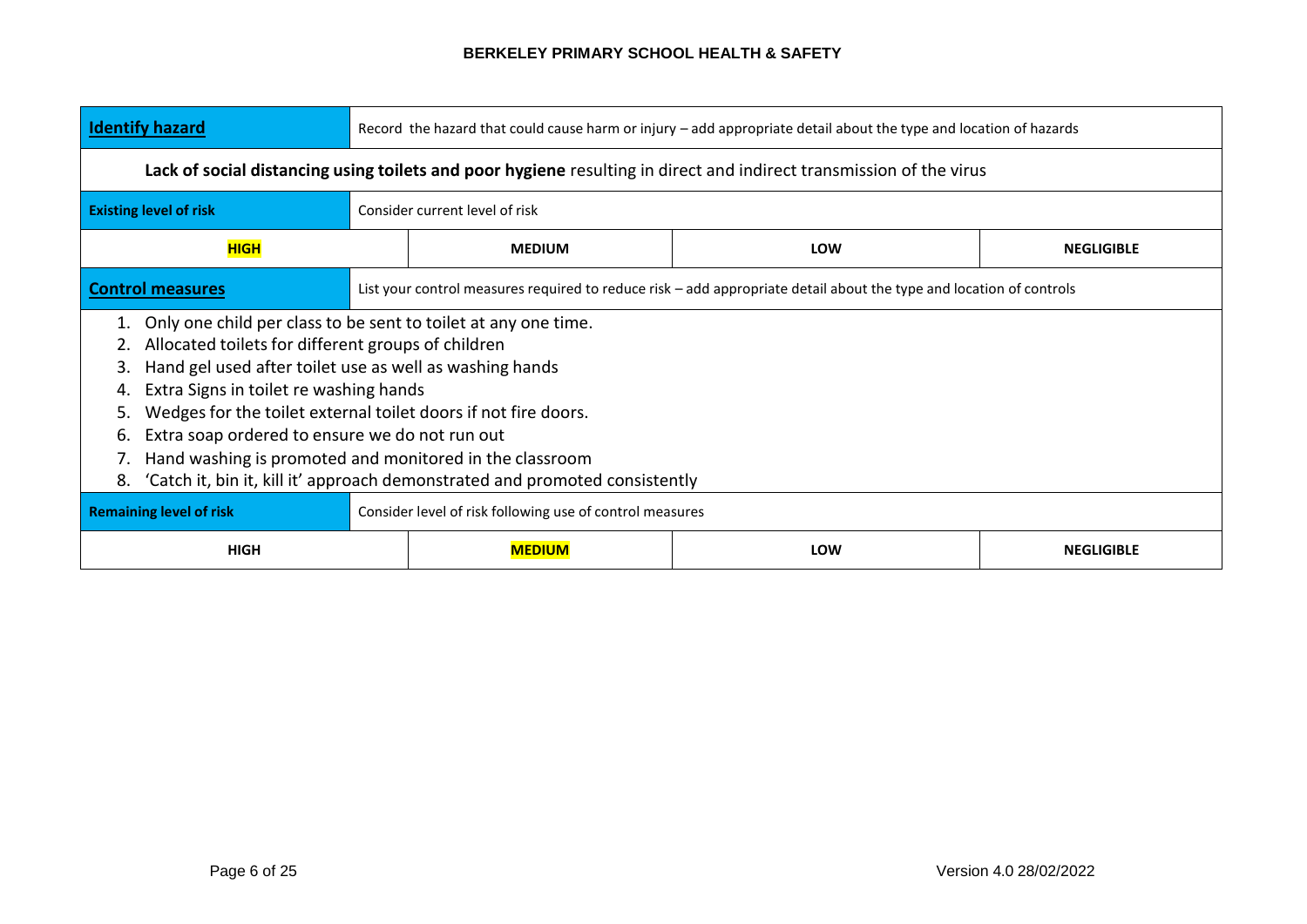| <b>Identify hazard</b>         | Record the hazard that could cause harm or injury - add appropriate detail about the type and location of hazards                                                                                                                                                                                                |                                                          |                                                                                                                     |                   |  |  |
|--------------------------------|------------------------------------------------------------------------------------------------------------------------------------------------------------------------------------------------------------------------------------------------------------------------------------------------------------------|----------------------------------------------------------|---------------------------------------------------------------------------------------------------------------------|-------------------|--|--|
|                                | Lack of social distancing waiting to enter classroom in morning resulting in direct transmission of the virus                                                                                                                                                                                                    |                                                          |                                                                                                                     |                   |  |  |
| <b>Existing level of risk</b>  |                                                                                                                                                                                                                                                                                                                  | Consider current level of risk                           |                                                                                                                     |                   |  |  |
| <b>HIGH</b>                    |                                                                                                                                                                                                                                                                                                                  | <b>MEDIUM</b>                                            | LOW                                                                                                                 | <b>NEGLIGIBLE</b> |  |  |
| <b>Control measures</b>        |                                                                                                                                                                                                                                                                                                                  |                                                          | List your control measures required to reduce risk - add appropriate detail about the type and location of controls |                   |  |  |
| 2.<br>3.<br>4.                 | 1. Allocated gate and child only zone for parents to drop off and pick up from<br>Member of Staff to be on duty to supervise (SLT & Office)<br>Close and padlock gate once all children in/leave<br>Parents are NOT to approach staff at school drop offs or collections. ALL communications via phone or email. |                                                          |                                                                                                                     |                   |  |  |
| <b>Remaining level of risk</b> |                                                                                                                                                                                                                                                                                                                  | Consider level of risk following use of control measures |                                                                                                                     |                   |  |  |
| <b>HIGH</b>                    | LOW<br><b>MEDIUM</b><br><b>NEGLIGIBLE</b>                                                                                                                                                                                                                                                                        |                                                          |                                                                                                                     |                   |  |  |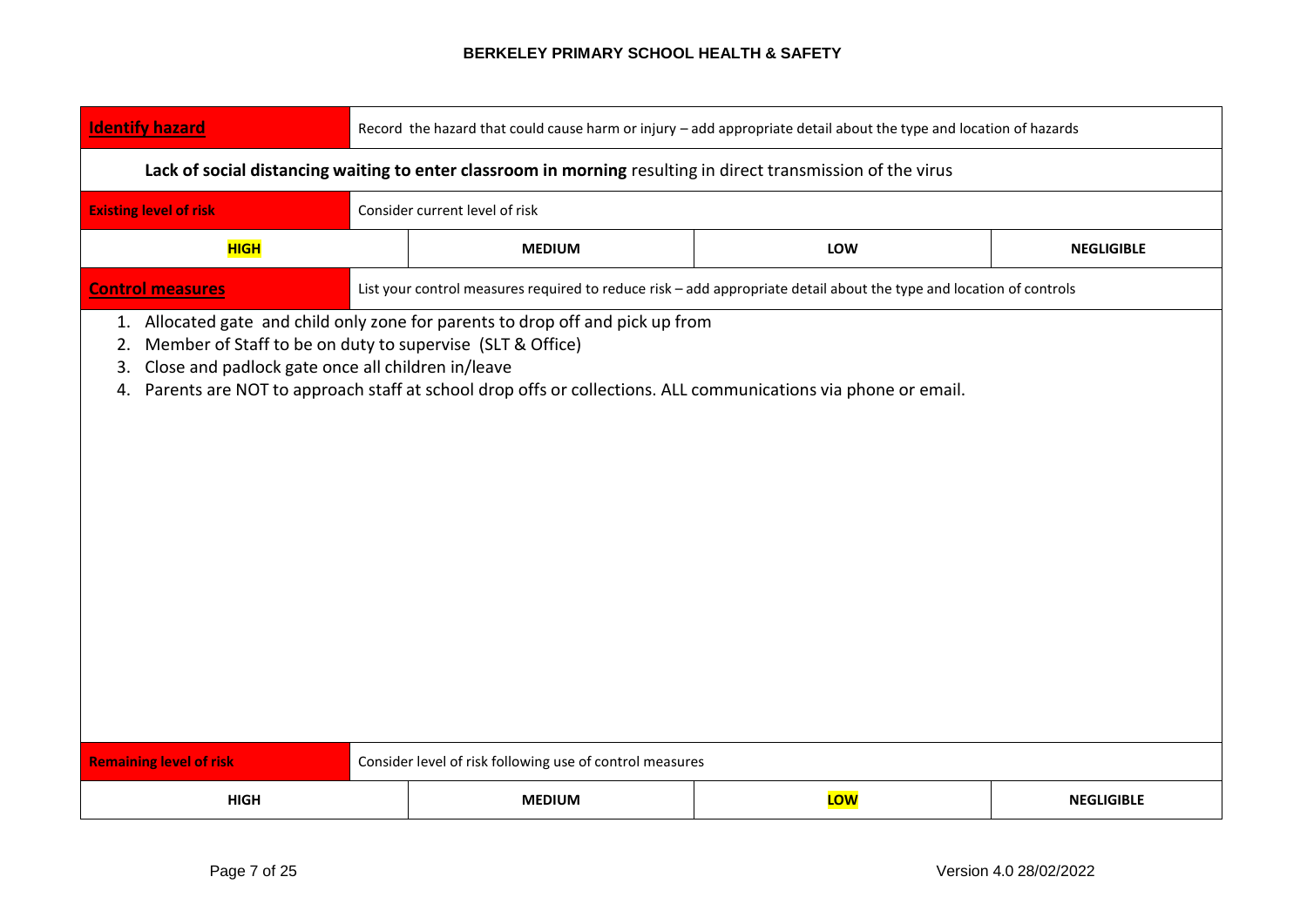| <b>Identify hazard</b>         | Record the hazard that could cause harm or injury – add appropriate detail about the type and location of hazards                   |                          |  |  |  |
|--------------------------------|-------------------------------------------------------------------------------------------------------------------------------------|--------------------------|--|--|--|
|                                | Children who have specific (not vulnerable category) healthcare concerns resulting in indirect and direct transmission of the virus |                          |  |  |  |
| <b>Existing level of risk</b>  | Consider current level of risk                                                                                                      |                          |  |  |  |
| <b>HIGH</b>                    | <b>MEDIUM</b>                                                                                                                       | LOW<br><b>NEGLIGIBLE</b> |  |  |  |
| <b>Control measures</b>        | List your control measures required to reduce risk – add appropriate detail about the type and location of controls                 |                          |  |  |  |
|                                | 1. School policies regarding medication still followed                                                                              |                          |  |  |  |
|                                | 2. SLT to respond if required to contact parents for advise                                                                         |                          |  |  |  |
|                                | 3. All children who have inhalers to have these with them in bags                                                                   |                          |  |  |  |
|                                | 4. Nut free school re-iterated to parents for packed lunches                                                                        |                          |  |  |  |
| <b>Remaining level of risk</b> | Consider level of risk following use of control measures                                                                            |                          |  |  |  |
| <b>HIGH</b>                    | <b>LOW</b><br><b>NEGLIGIBLE</b><br><b>MEDIUM</b>                                                                                    |                          |  |  |  |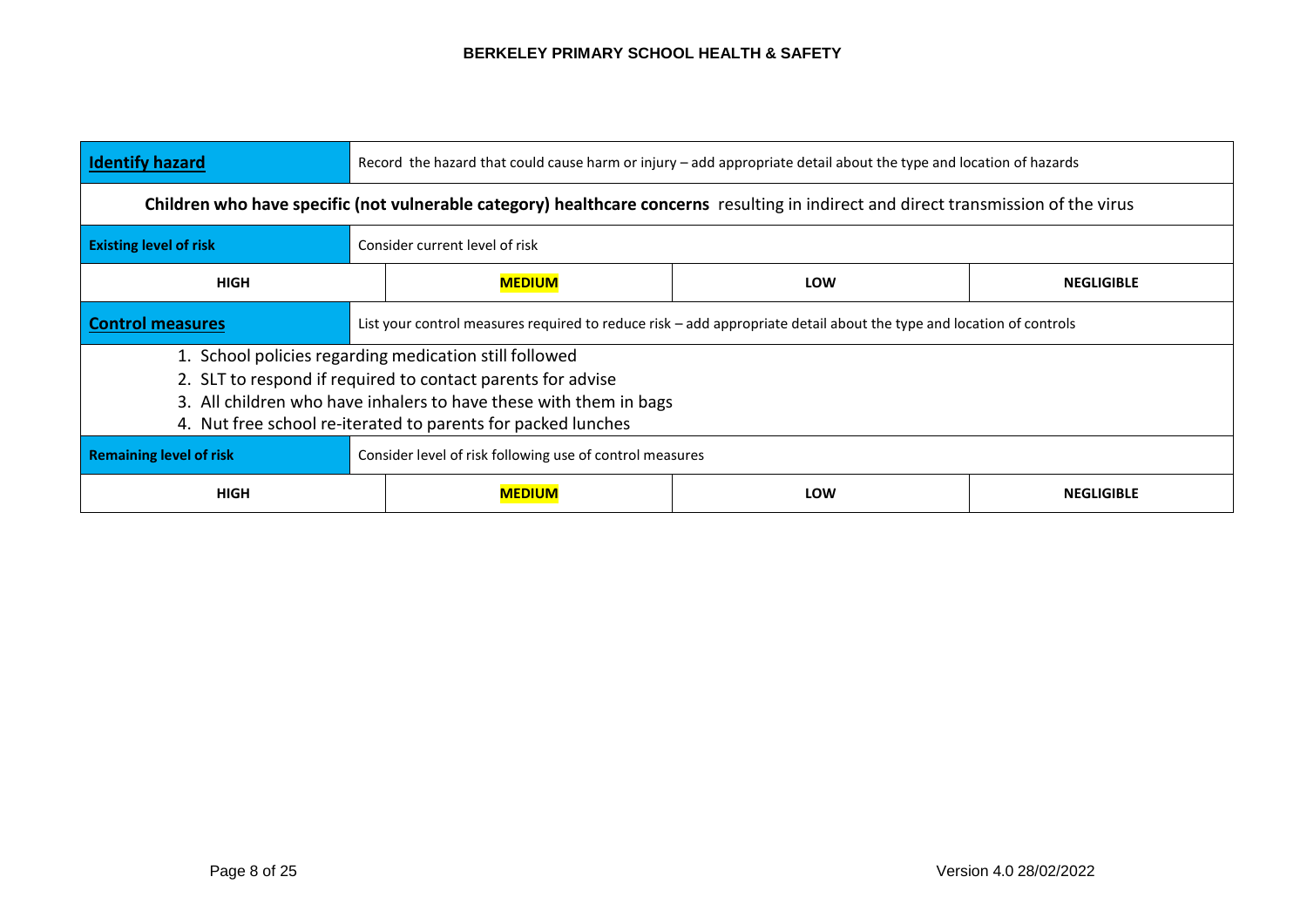| <b>Identify hazard</b>                                                                                  | Record the hazard that could cause harm or injury - add appropriate detail about the type and location of hazards                                                                                                                                                                                                                                                                                                                                       |                                                                                                                     |                   |  |  |  |
|---------------------------------------------------------------------------------------------------------|---------------------------------------------------------------------------------------------------------------------------------------------------------------------------------------------------------------------------------------------------------------------------------------------------------------------------------------------------------------------------------------------------------------------------------------------------------|---------------------------------------------------------------------------------------------------------------------|-------------------|--|--|--|
| Lack of social distancing during playtimes and lunchtimes resulting in direct transmission of the virus |                                                                                                                                                                                                                                                                                                                                                                                                                                                         |                                                                                                                     |                   |  |  |  |
| <b>Existing level of risk</b>                                                                           | Consider current level of risk                                                                                                                                                                                                                                                                                                                                                                                                                          |                                                                                                                     |                   |  |  |  |
| <b>HIGH</b>                                                                                             | <b>MEDIUM</b>                                                                                                                                                                                                                                                                                                                                                                                                                                           | LOW                                                                                                                 | <b>NEGLIGIBLE</b> |  |  |  |
| <b>Control measures</b>                                                                                 |                                                                                                                                                                                                                                                                                                                                                                                                                                                         | List your control measures required to reduce risk - add appropriate detail about the type and location of controls |                   |  |  |  |
| 2.<br>3.<br>5.<br>6.<br>$7_{\cdot}$                                                                     | All staff must radio though when going onto school field/wooded areas<br>1.<br>First Aid box must be taken with each class<br>If sunny, can move to space with shade<br>Hygiene promoted in playground by adult supervision. Hand sanitizer/tissues in supply<br>Sanitizing of hands on all entrance points into school building<br>All MDSU wear sanitising aprons with wipes, gel, gloves and apron<br>Fair Weather-Lunchtimes will be held on field. |                                                                                                                     |                   |  |  |  |
| <b>Remaining level of risk</b>                                                                          | Consider level of risk following use of control measures                                                                                                                                                                                                                                                                                                                                                                                                |                                                                                                                     |                   |  |  |  |
| <b>HIGH</b>                                                                                             | <b>MEDIUM</b><br>LOW<br><b>NEGLIGIBLE</b>                                                                                                                                                                                                                                                                                                                                                                                                               |                                                                                                                     |                   |  |  |  |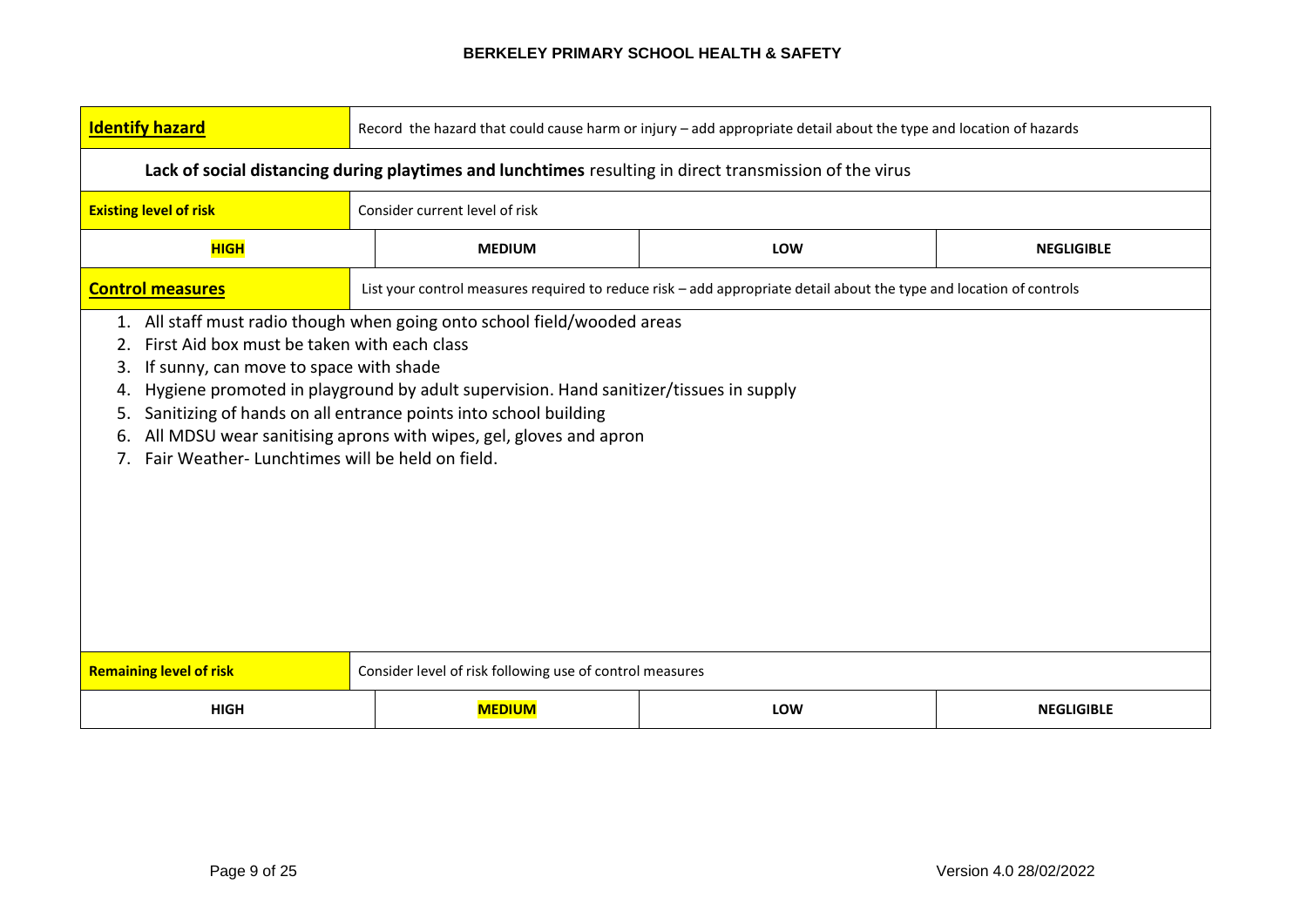| <b>Identify hazard</b>                                                                                                                                                                                          | Record the hazard that could cause harm or injury - add appropriate detail about the type and location of hazards   |  |  |  |  |
|-----------------------------------------------------------------------------------------------------------------------------------------------------------------------------------------------------------------|---------------------------------------------------------------------------------------------------------------------|--|--|--|--|
|                                                                                                                                                                                                                 | Lack of social distancing when eating lunch resulting in direct transmission of the virus                           |  |  |  |  |
| <b>Existing level of risk</b>                                                                                                                                                                                   | Consider current level of risk                                                                                      |  |  |  |  |
| <b>HIGH</b>                                                                                                                                                                                                     | <b>MEDIUM</b><br><b>LOW</b><br><b>NEGLIGIBLE</b>                                                                    |  |  |  |  |
| <b>Control measures</b>                                                                                                                                                                                         | List your control measures required to reduce risk - add appropriate detail about the type and location of controls |  |  |  |  |
| All children to wash hands before and after eating<br>1.<br>After eating all tables to be cleaned with appropriate solution and disposed of correctly<br>2.<br>Reception class eat at tables in Explorers<br>3. |                                                                                                                     |  |  |  |  |
| <b>Remaining level of risk</b>                                                                                                                                                                                  | Consider level of risk following use of control measures                                                            |  |  |  |  |
| <b>HIGH</b>                                                                                                                                                                                                     | <b>LOW</b><br><b>MEDIUM</b><br><b>NEGLIGIBLE</b>                                                                    |  |  |  |  |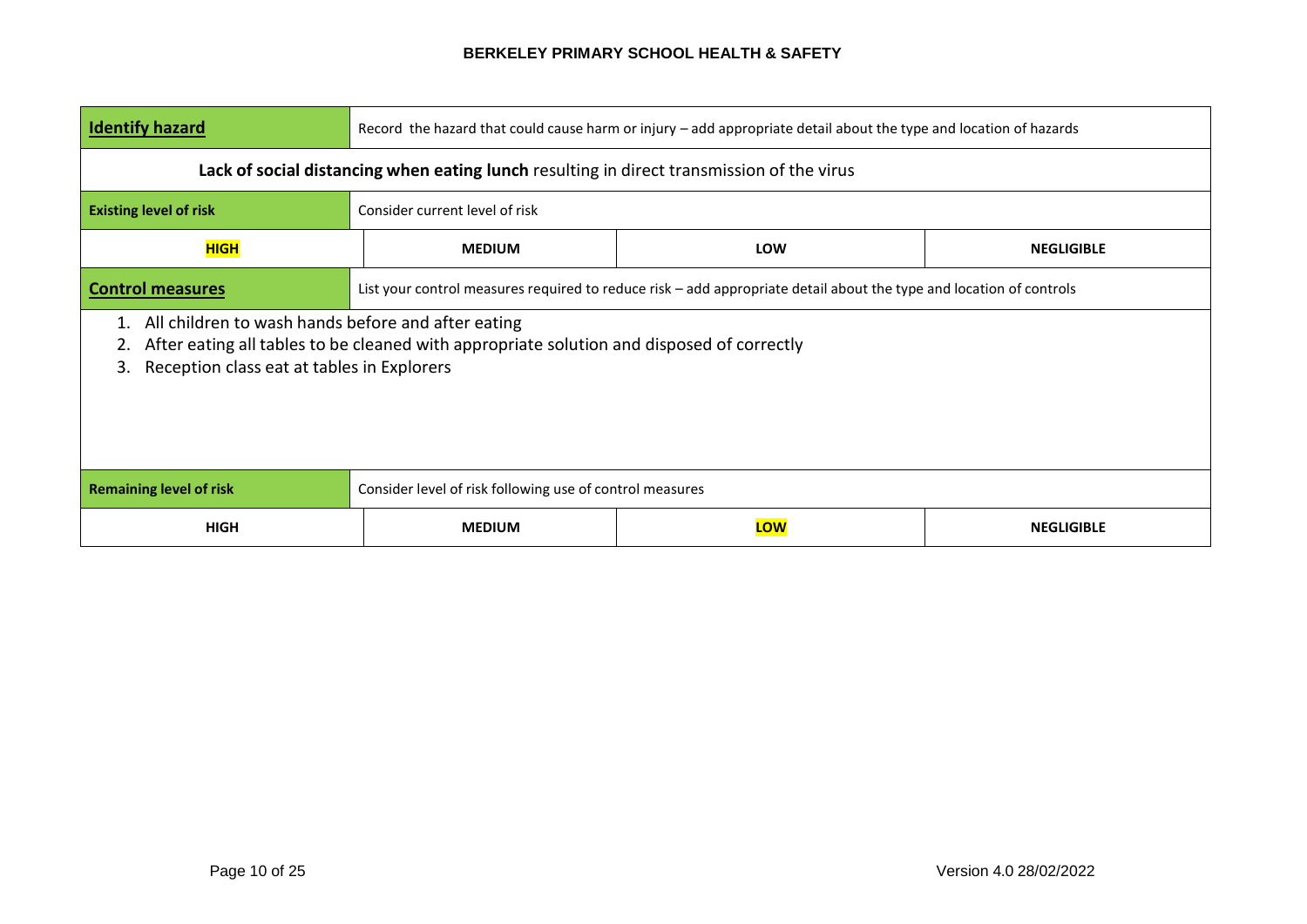| <b>Identify hazard</b>                                                                                                                                                                                                                                                                                                                                                                                                                                                                                                                                   | Record the hazard that could cause harm or injury - add appropriate detail about the type and location of hazards |                                                                                          |                                                                                                                     |                   |  |
|----------------------------------------------------------------------------------------------------------------------------------------------------------------------------------------------------------------------------------------------------------------------------------------------------------------------------------------------------------------------------------------------------------------------------------------------------------------------------------------------------------------------------------------------------------|-------------------------------------------------------------------------------------------------------------------|------------------------------------------------------------------------------------------|---------------------------------------------------------------------------------------------------------------------|-------------------|--|
|                                                                                                                                                                                                                                                                                                                                                                                                                                                                                                                                                          |                                                                                                                   | Lack of social distancing in the corridors resulting in direct transmission of the virus |                                                                                                                     |                   |  |
| <b>Existing level of risk</b>                                                                                                                                                                                                                                                                                                                                                                                                                                                                                                                            |                                                                                                                   | Consider current level of risk                                                           |                                                                                                                     |                   |  |
| <b>HIGH</b>                                                                                                                                                                                                                                                                                                                                                                                                                                                                                                                                              |                                                                                                                   | <b>MEDIUM</b>                                                                            | LOW                                                                                                                 | <b>NEGLIGIBLE</b> |  |
| <b>Control measures</b>                                                                                                                                                                                                                                                                                                                                                                                                                                                                                                                                  |                                                                                                                   |                                                                                          | List your control measures required to reduce risk - add appropriate detail about the type and location of controls |                   |  |
| 1. Children staying in their classroom and accessing outside from classroom door where possible.<br>2. One child going to toilet at one time<br>3. Messages to office via walkie-talkies<br>4. Staff use empty classrooms and alcoves to maximise the distance between each other<br>5. Clear signage and markings to indicate social distancing<br>6. Walking to the left in all corridors<br>7. If another class in corridor, give way and wait until passage is clear<br>8. Agree instructions with children concerning going and returning to toilet |                                                                                                                   |                                                                                          |                                                                                                                     |                   |  |
| <b>Remaining level of risk</b><br>Consider level of risk following use of control measures                                                                                                                                                                                                                                                                                                                                                                                                                                                               |                                                                                                                   |                                                                                          |                                                                                                                     |                   |  |
| <b>HIGH</b>                                                                                                                                                                                                                                                                                                                                                                                                                                                                                                                                              |                                                                                                                   | <b>MEDIUM</b>                                                                            | LOW                                                                                                                 | <b>NEGLIGIBLE</b> |  |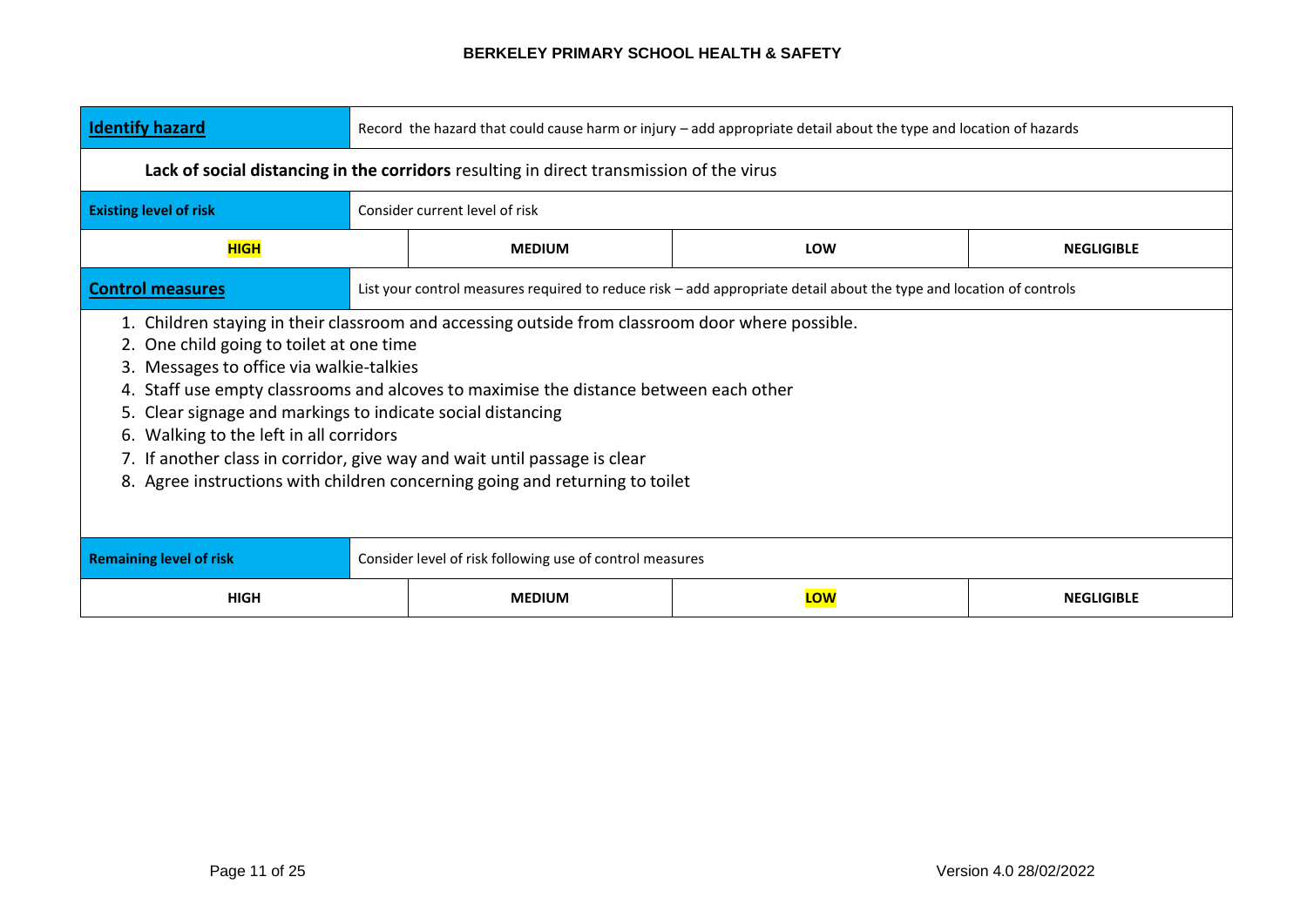| <b>Identify hazard</b>                                                                                                                                                                                                                                                                                                                                                                                                                                                                                                                                                                                                                                                                                                                                                                                                                                                                                                                                                                                                                                                                                                                                                                                                     | Record the hazard that could cause harm or injury - add appropriate detail about the type and location of hazards   |                                                          |                                                                                                                     |                   |  |  |
|----------------------------------------------------------------------------------------------------------------------------------------------------------------------------------------------------------------------------------------------------------------------------------------------------------------------------------------------------------------------------------------------------------------------------------------------------------------------------------------------------------------------------------------------------------------------------------------------------------------------------------------------------------------------------------------------------------------------------------------------------------------------------------------------------------------------------------------------------------------------------------------------------------------------------------------------------------------------------------------------------------------------------------------------------------------------------------------------------------------------------------------------------------------------------------------------------------------------------|---------------------------------------------------------------------------------------------------------------------|----------------------------------------------------------|---------------------------------------------------------------------------------------------------------------------|-------------------|--|--|
|                                                                                                                                                                                                                                                                                                                                                                                                                                                                                                                                                                                                                                                                                                                                                                                                                                                                                                                                                                                                                                                                                                                                                                                                                            | Lack of social distancing during other school activities resulting in direct and indirect transmission of the virus |                                                          |                                                                                                                     |                   |  |  |
| <b>Existing level of risk</b>                                                                                                                                                                                                                                                                                                                                                                                                                                                                                                                                                                                                                                                                                                                                                                                                                                                                                                                                                                                                                                                                                                                                                                                              |                                                                                                                     | Consider current level of risk                           |                                                                                                                     |                   |  |  |
| <b>HIGH</b>                                                                                                                                                                                                                                                                                                                                                                                                                                                                                                                                                                                                                                                                                                                                                                                                                                                                                                                                                                                                                                                                                                                                                                                                                |                                                                                                                     | <b>MEDIUM</b>                                            | LOW                                                                                                                 | <b>NEGLIGIBLE</b> |  |  |
| <b>Control measures</b>                                                                                                                                                                                                                                                                                                                                                                                                                                                                                                                                                                                                                                                                                                                                                                                                                                                                                                                                                                                                                                                                                                                                                                                                    |                                                                                                                     |                                                          | List your control measures required to reduce risk - add appropriate detail about the type and location of controls |                   |  |  |
| 1. Assemblies will be introduced again Autumn 2021<br>Parents will be asked to not seek face to face meetings with staff and use email to communicate with the school where possible<br>2.<br>Limit number of site visitors to necessary visits only<br>3.<br>Hand washing facilities and hand sanitiser to be provided at all entrances<br>4.<br>Building access rules clearly communicated through signage on entrances<br>5.<br>Employees providing first aid to pupils will ensure they follow first aid procedures correctly<br>6.<br>Radio through if going to use school field/woods at any time<br>7.<br>Radio should be taken with Staff member at all times, attached to staff lanyard and must be on to an acceptable volume.<br>8.<br>Class first aid kit should be taken to school field if not using classroom<br>9.<br>10. No child to run errands or be out of class<br>11. Used laptops to be cleaned under supervision by the pupil prior to return to charging trolley<br>12. Staff have the option to wear visors during 1:1 sessions with children<br>13. All Staff in Explorers have the option to wear a face mask or visor<br>14. Government guidelines for external school trips will be followed |                                                                                                                     |                                                          |                                                                                                                     |                   |  |  |
| <b>Remaining level of risk</b>                                                                                                                                                                                                                                                                                                                                                                                                                                                                                                                                                                                                                                                                                                                                                                                                                                                                                                                                                                                                                                                                                                                                                                                             |                                                                                                                     | Consider level of risk following use of control measures |                                                                                                                     |                   |  |  |
| <b>HIGH</b>                                                                                                                                                                                                                                                                                                                                                                                                                                                                                                                                                                                                                                                                                                                                                                                                                                                                                                                                                                                                                                                                                                                                                                                                                | <b>MEDIUM</b><br>LOW<br><b>NEGLIGIBLE</b>                                                                           |                                                          |                                                                                                                     |                   |  |  |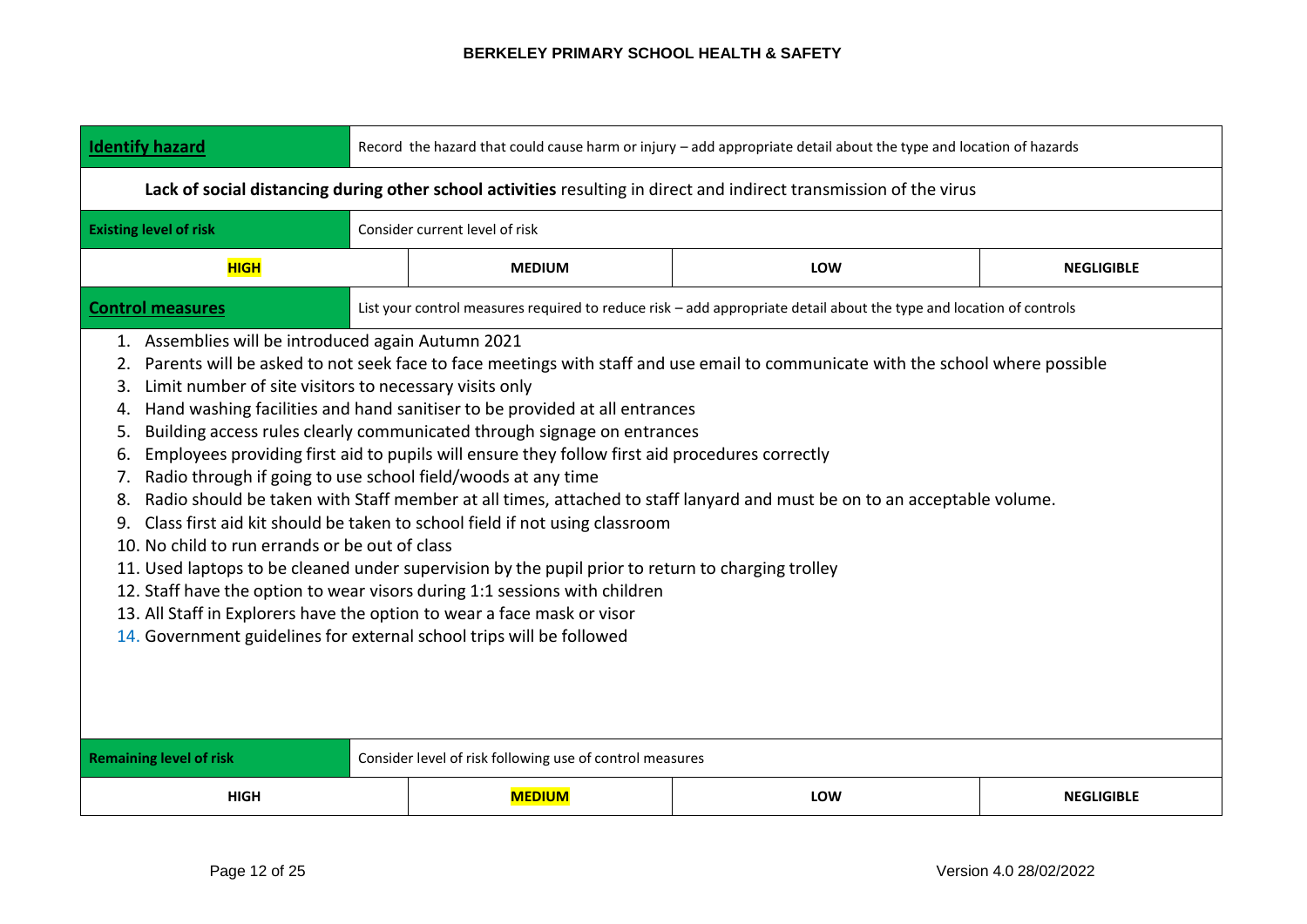| <b>Identify hazard</b>                                                                                                                                                                                                                                                                                                                                                                                                                                                                                                                                                | Record the hazard that could cause harm or injury - add appropriate detail about the type and location of hazards   |  |  |  |  |  |
|-----------------------------------------------------------------------------------------------------------------------------------------------------------------------------------------------------------------------------------------------------------------------------------------------------------------------------------------------------------------------------------------------------------------------------------------------------------------------------------------------------------------------------------------------------------------------|---------------------------------------------------------------------------------------------------------------------|--|--|--|--|--|
|                                                                                                                                                                                                                                                                                                                                                                                                                                                                                                                                                                       | Staff and pupil safety during school activities resulting in direct and indirect transmission of the virus          |  |  |  |  |  |
| <b>Existing level of risk</b>                                                                                                                                                                                                                                                                                                                                                                                                                                                                                                                                         | Consider current level of risk                                                                                      |  |  |  |  |  |
| <b>HIGH</b>                                                                                                                                                                                                                                                                                                                                                                                                                                                                                                                                                           | <b>MEDIUM</b><br>LOW<br><b>NEGLIGIBLE</b>                                                                           |  |  |  |  |  |
| <b>Control measures</b>                                                                                                                                                                                                                                                                                                                                                                                                                                                                                                                                               | List your control measures required to reduce risk – add appropriate detail about the type and location of controls |  |  |  |  |  |
| Radio through if going to use school field/woods at any time<br>2 members of staff must be in the woods with children at all times<br>Radio should be taken with Staff member at all times, on lanyards and at an acceptable volume<br>3.<br>Children's names are not to be used over the radio by any member of staff<br>Class first aid kit should be taken to school field if not using classroom<br>5.<br>No child to run errands or be out of class<br>6.<br>No sharing of wellies in the woods. All children will be asked to bring them for Forest activities. |                                                                                                                     |  |  |  |  |  |
| <b>Remaining level of risk</b><br>Consider level of risk following use of control measures<br>LOW<br>HIGH<br><b>NEGLIGIBLE</b><br><b>MEDIUM</b>                                                                                                                                                                                                                                                                                                                                                                                                                       |                                                                                                                     |  |  |  |  |  |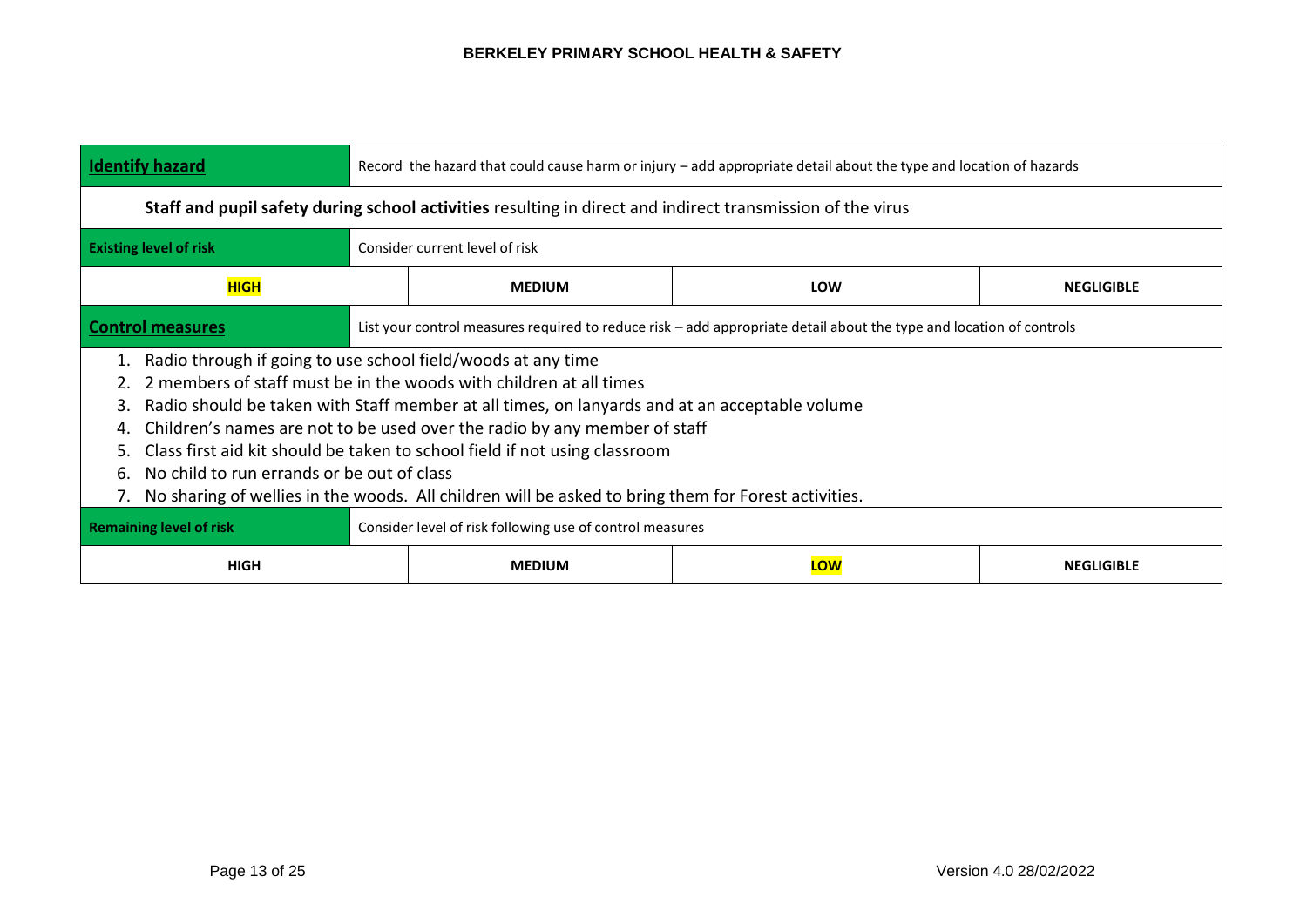| <b>Identify hazard</b>                                                                                                                                                                                                                                                                                                                                                                                                                                                                                                                                                                                                                                                                                                                                                                                                                                                                                                           | Record the hazard that could cause harm or injury - add appropriate detail about the type and location of hazards |                                                          |                                                                                                                     |                   |  |  |
|----------------------------------------------------------------------------------------------------------------------------------------------------------------------------------------------------------------------------------------------------------------------------------------------------------------------------------------------------------------------------------------------------------------------------------------------------------------------------------------------------------------------------------------------------------------------------------------------------------------------------------------------------------------------------------------------------------------------------------------------------------------------------------------------------------------------------------------------------------------------------------------------------------------------------------|-------------------------------------------------------------------------------------------------------------------|----------------------------------------------------------|---------------------------------------------------------------------------------------------------------------------|-------------------|--|--|
| Contact of shared resources resulting in indirect transmission of the virus                                                                                                                                                                                                                                                                                                                                                                                                                                                                                                                                                                                                                                                                                                                                                                                                                                                      |                                                                                                                   |                                                          |                                                                                                                     |                   |  |  |
| <b>Existing level of risk</b>                                                                                                                                                                                                                                                                                                                                                                                                                                                                                                                                                                                                                                                                                                                                                                                                                                                                                                    |                                                                                                                   | Consider current level of risk                           |                                                                                                                     |                   |  |  |
| <b>HIGH</b>                                                                                                                                                                                                                                                                                                                                                                                                                                                                                                                                                                                                                                                                                                                                                                                                                                                                                                                      |                                                                                                                   | <b>MEDIUM</b>                                            | LOW                                                                                                                 | <b>NEGLIGIBLE</b> |  |  |
| <b>Control measures</b>                                                                                                                                                                                                                                                                                                                                                                                                                                                                                                                                                                                                                                                                                                                                                                                                                                                                                                          |                                                                                                                   |                                                          | List your control measures required to reduce risk - add appropriate detail about the type and location of controls |                   |  |  |
| 1. Children asked not to bring anything from home into school (other than coat, lunchbox, drinks bottle) or take any resources home<br>Stationery will be provide labelled with their name on<br>2.<br>Tubs of resources for individuals if needed - maths cubes etc.<br>3.<br>Tables, door handles and other surfaces cleaned with Milton every night and through day following the cleaning guidelines set by government<br>4.<br>Children encouraged to wash hands / use hand gel before lessons and after each lesson<br>5.<br>Outdoor equipment appropriately cleaned<br>6.<br>Used laptops to be cleaned under supervision by the pupil prior to return to charging trolley<br>Radios should be turned off and left in the classroom for cleaning at the end of the day<br>8.<br>When using the bus - clean using appropriate solution before leaving<br>9.<br>10. If using Mats in hall, leave out for cleaning overnight |                                                                                                                   |                                                          |                                                                                                                     |                   |  |  |
| <b>Remaining level of risk</b>                                                                                                                                                                                                                                                                                                                                                                                                                                                                                                                                                                                                                                                                                                                                                                                                                                                                                                   |                                                                                                                   | Consider level of risk following use of control measures |                                                                                                                     |                   |  |  |
| <b>HIGH</b>                                                                                                                                                                                                                                                                                                                                                                                                                                                                                                                                                                                                                                                                                                                                                                                                                                                                                                                      | <b>MEDIUM</b><br><b>NEGLIGIBLE</b><br>LOW                                                                         |                                                          |                                                                                                                     |                   |  |  |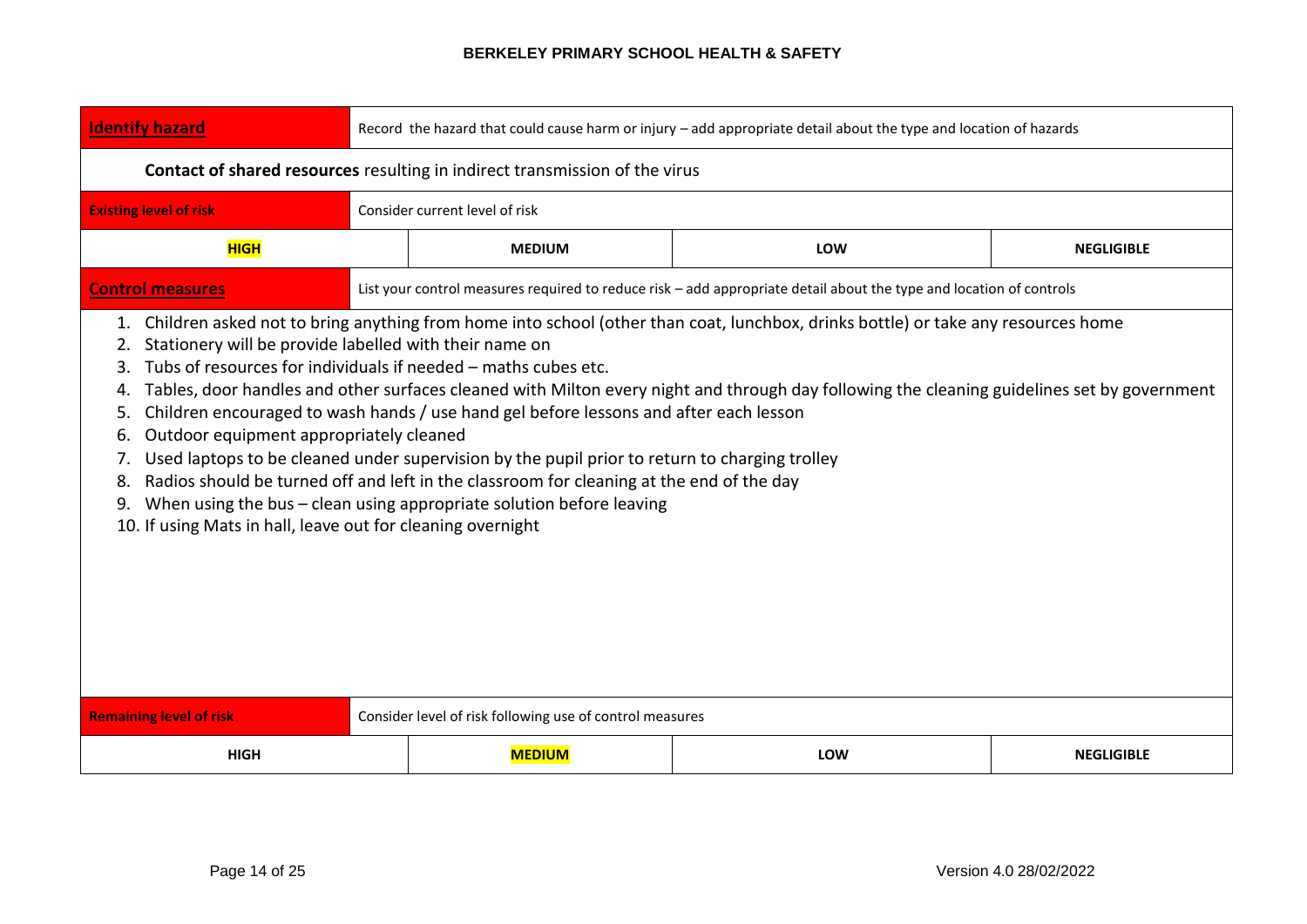| <b>Identify hazard</b>                                                                                                                                                                                                                                                                                                                                                         | Record the hazard that could cause harm or injury - add appropriate detail about the type and location of hazards   |                                                  |  |  |  |  |
|--------------------------------------------------------------------------------------------------------------------------------------------------------------------------------------------------------------------------------------------------------------------------------------------------------------------------------------------------------------------------------|---------------------------------------------------------------------------------------------------------------------|--------------------------------------------------|--|--|--|--|
|                                                                                                                                                                                                                                                                                                                                                                                | <b>Emotional distress of the children</b>                                                                           |                                                  |  |  |  |  |
| <b>Existing level of risk</b>                                                                                                                                                                                                                                                                                                                                                  |                                                                                                                     | Consider current level of risk                   |  |  |  |  |
| <b>HIGH</b>                                                                                                                                                                                                                                                                                                                                                                    |                                                                                                                     | <b>MEDIUM</b><br><b>LOW</b><br><b>NEGLIGIBLE</b> |  |  |  |  |
| <b>Control measures</b>                                                                                                                                                                                                                                                                                                                                                        | List your control measures required to reduce risk – add appropriate detail about the type and location of controls |                                                  |  |  |  |  |
| Possible reduced time in school to ensure transition is successful from home to school<br>Curriculum to be delivered assessing needs to support children's well-being - slowly increasing the cognitive load<br>Pastoral Lead to liaise with staff to identify any children in need of extra support, and interventions put in place for them, working with<br>3.<br>families. |                                                                                                                     |                                                  |  |  |  |  |
| <b>Remaining level of risk</b>                                                                                                                                                                                                                                                                                                                                                 | Consider level of risk following use of control measures                                                            |                                                  |  |  |  |  |
| <b>HIGH</b>                                                                                                                                                                                                                                                                                                                                                                    |                                                                                                                     | LOW<br><b>MEDIUM</b><br><b>NEGLIGIBLE</b>        |  |  |  |  |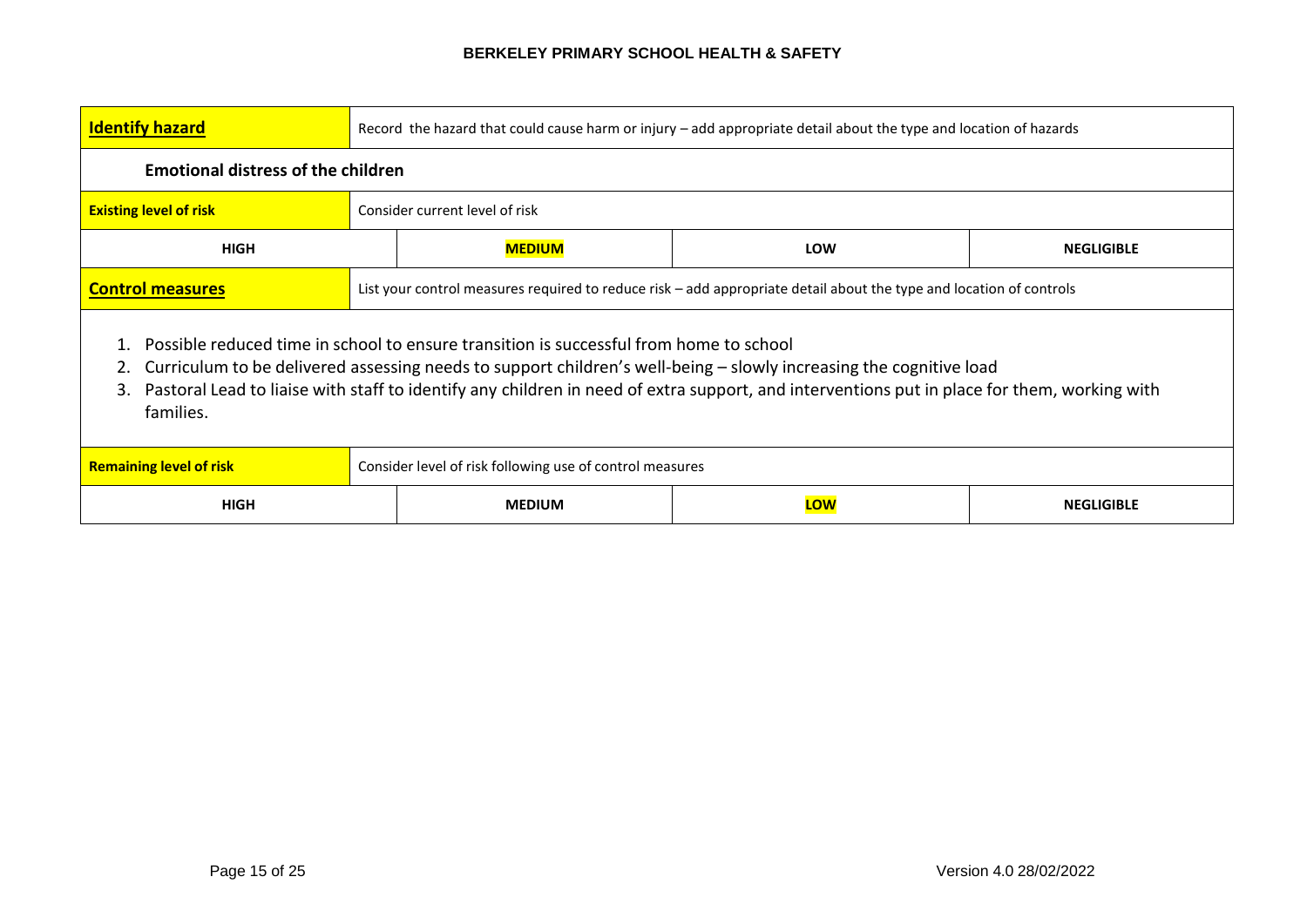| <b>Identify hazard</b>                                                                                                                                                                                                                                                                                                                                                                                                                                                                                                                                                                                                                                              | Record the hazard that could cause harm or injury - add appropriate detail about the type and location of hazards |                                |                                                                                                                     |                   |  |
|---------------------------------------------------------------------------------------------------------------------------------------------------------------------------------------------------------------------------------------------------------------------------------------------------------------------------------------------------------------------------------------------------------------------------------------------------------------------------------------------------------------------------------------------------------------------------------------------------------------------------------------------------------------------|-------------------------------------------------------------------------------------------------------------------|--------------------------------|---------------------------------------------------------------------------------------------------------------------|-------------------|--|
| Emotional distress of the staff - including anxiety                                                                                                                                                                                                                                                                                                                                                                                                                                                                                                                                                                                                                 |                                                                                                                   |                                |                                                                                                                     |                   |  |
| <b>Existing level of risk</b>                                                                                                                                                                                                                                                                                                                                                                                                                                                                                                                                                                                                                                       |                                                                                                                   | Consider current level of risk |                                                                                                                     |                   |  |
| <b>HIGH</b>                                                                                                                                                                                                                                                                                                                                                                                                                                                                                                                                                                                                                                                         |                                                                                                                   | <b>MEDIUM</b>                  | LOW                                                                                                                 | <b>NEGLIGIBLE</b> |  |
| <b>Control measures</b>                                                                                                                                                                                                                                                                                                                                                                                                                                                                                                                                                                                                                                             |                                                                                                                   |                                | List your control measures required to reduce risk - add appropriate detail about the type and location of controls |                   |  |
| Inclusion in risk assessment process – input into hazard identification and control measures<br>1.<br>Staff meeting & open door policy to discuss concerns and shared control measures<br>2.<br>Consulting staff fully with ALL changes and communicating as and when they occur to keep all staff informed<br>3.<br>Sharing of support helplines<br>4.<br>Risk assessments reviewed with each government change<br>5.<br>Separate risk assessment for the office area<br>6.<br>Reduced contact time in school for teachers with virtual meetings where possible<br>Open door policy for Headteacher and School Business Manager to talk through any concerns<br>8. |                                                                                                                   |                                |                                                                                                                     |                   |  |
| <b>Remaining level of risk</b>                                                                                                                                                                                                                                                                                                                                                                                                                                                                                                                                                                                                                                      | Consider level of risk following use of control measures                                                          |                                |                                                                                                                     |                   |  |
| <b>HIGH</b>                                                                                                                                                                                                                                                                                                                                                                                                                                                                                                                                                                                                                                                         | LOW<br><b>NEGLIGIBLE</b><br><b>MEDIUM</b>                                                                         |                                |                                                                                                                     |                   |  |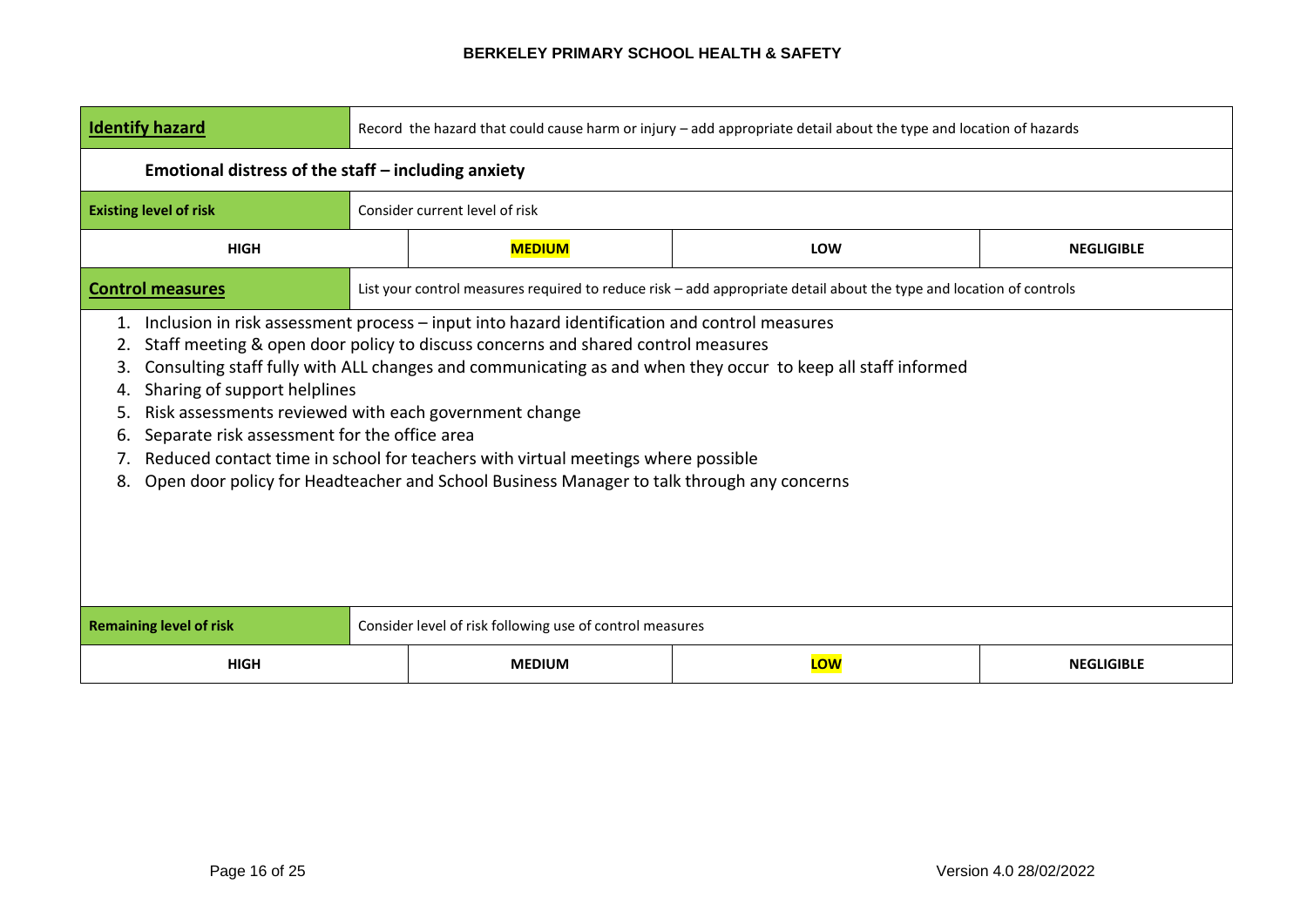| <b>Identify hazard</b>                                                                                                                                                                                                                                                                                                                                                                                                                                                                                                                                                                           | Record the hazard that could cause harm or injury - add appropriate detail about the type and location of hazards   |                                                  |     |                   |  |
|--------------------------------------------------------------------------------------------------------------------------------------------------------------------------------------------------------------------------------------------------------------------------------------------------------------------------------------------------------------------------------------------------------------------------------------------------------------------------------------------------------------------------------------------------------------------------------------------------|---------------------------------------------------------------------------------------------------------------------|--------------------------------------------------|-----|-------------------|--|
| Risk of spreading virus due to close contact with children $-1:1$ and restraint resulting in direct transmission of the virus                                                                                                                                                                                                                                                                                                                                                                                                                                                                    |                                                                                                                     |                                                  |     |                   |  |
| <b>Existing level of risk</b><br>Consider current level of risk                                                                                                                                                                                                                                                                                                                                                                                                                                                                                                                                  |                                                                                                                     |                                                  |     |                   |  |
| <b>HIGH</b>                                                                                                                                                                                                                                                                                                                                                                                                                                                                                                                                                                                      |                                                                                                                     | <b>MEDIUM</b><br><b>LOW</b><br><b>NEGLIGIBLE</b> |     |                   |  |
| <b>Control measures</b>                                                                                                                                                                                                                                                                                                                                                                                                                                                                                                                                                                          | List your control measures required to reduce risk – add appropriate detail about the type and location of controls |                                                  |     |                   |  |
| Seek expert guidance from special schools re support for children with behaviour difficulties – Leading to individual risk assessments<br>1.<br>Masks purchased if needed $-$ N95 grade and instructions form PHE re cleaning $-$ so issued to individuals<br>3. PPE provided<br>Reduced timetable / exclusion / inclusion considered if necessary if children are acting in a way staff are put at risk<br>4.<br>5. All staff have the option of wearing a face mask or visor when 1:1 with child<br>6. Updated Teamteach training for all staff October 2021<br><b>Remaining level of risk</b> |                                                                                                                     |                                                  |     |                   |  |
|                                                                                                                                                                                                                                                                                                                                                                                                                                                                                                                                                                                                  | Consider level of risk following use of control measures                                                            |                                                  |     |                   |  |
| <b>HIGH</b>                                                                                                                                                                                                                                                                                                                                                                                                                                                                                                                                                                                      |                                                                                                                     | <b>MEDIUM</b>                                    | LOW | <b>NEGLIGIBLE</b> |  |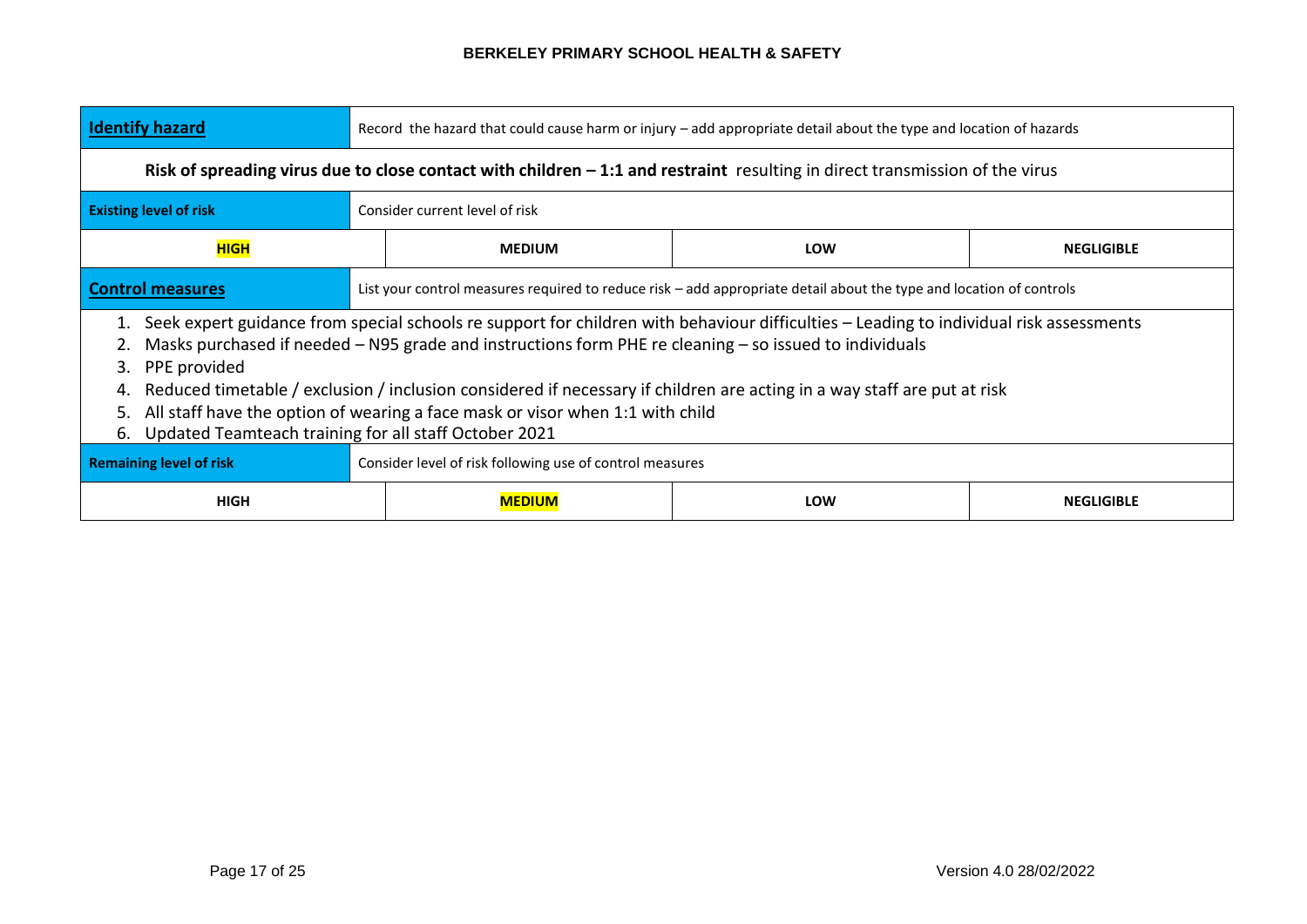| <b>Identify hazard</b>                                                                                | Record the hazard that could cause harm or injury - add appropriate detail about the type and location of hazards                                                                                                                                                                                                                                                                                                                                                                                                                                                                                                                                                                                                                                                                                                                                                                                                                                                                                                                                                                                                                                                                                                         |     |                   |  |  |  |
|-------------------------------------------------------------------------------------------------------|---------------------------------------------------------------------------------------------------------------------------------------------------------------------------------------------------------------------------------------------------------------------------------------------------------------------------------------------------------------------------------------------------------------------------------------------------------------------------------------------------------------------------------------------------------------------------------------------------------------------------------------------------------------------------------------------------------------------------------------------------------------------------------------------------------------------------------------------------------------------------------------------------------------------------------------------------------------------------------------------------------------------------------------------------------------------------------------------------------------------------------------------------------------------------------------------------------------------------|-----|-------------------|--|--|--|
| Risk of spreading virus due to poor hygiene resulting in indirect transmission of the virus           |                                                                                                                                                                                                                                                                                                                                                                                                                                                                                                                                                                                                                                                                                                                                                                                                                                                                                                                                                                                                                                                                                                                                                                                                                           |     |                   |  |  |  |
| <b>Existing level of risk</b>                                                                         | Consider current level of risk                                                                                                                                                                                                                                                                                                                                                                                                                                                                                                                                                                                                                                                                                                                                                                                                                                                                                                                                                                                                                                                                                                                                                                                            |     |                   |  |  |  |
| <b>HIGH</b>                                                                                           | <b>MEDIUM</b>                                                                                                                                                                                                                                                                                                                                                                                                                                                                                                                                                                                                                                                                                                                                                                                                                                                                                                                                                                                                                                                                                                                                                                                                             | LOW | <b>NEGLIGIBLE</b> |  |  |  |
| <b>Control measures</b>                                                                               | List your control measures required to reduce risk - add appropriate detail about the type and location of controls                                                                                                                                                                                                                                                                                                                                                                                                                                                                                                                                                                                                                                                                                                                                                                                                                                                                                                                                                                                                                                                                                                       |     |                   |  |  |  |
| 2.<br>3.<br>4.<br>5.<br>time they cough or sneeze<br>6.<br>7.<br>8.<br><b>Remaining level of risk</b> | 1. Hand gel dispenser in all classrooms<br>Hand gel dispensers at all entrances into school buildings<br>Extra soap dispensers and re-fills in each classroom<br>Extra hand washing bowls in each classroom<br>Children handwash or hand gel on entry to school, before break, after break, before lunch, after lunch, leaving school, using the toilet and any<br>Washing hands posters replaced in all washing areas<br>Additional time allowed before and after breaks in the timetable to accommodate handwashing<br>Reminders how to wash hands properly – videos and posters<br>9. Adults and children are encouraged not to touch their mouth, eyes and nose<br>10. Sanitising spray and paper towel to be provided in classroom for use by members of staff<br>11. Bins for tissues provided and emptied throughout day<br>12. Procedure agreed for children to wash hands so thorough hand washing. Encouraging through song and games<br>13. Spaces to be well ventilated using natural ventilation<br>14. Doors propped open, where safe to do so to limit use of door handles (ensure closed when premised unoccupied)<br>15. Windows to be opened wider during breaks to allow for increased air circulation |     |                   |  |  |  |
| <b>HIGH</b>                                                                                           | Consider level of risk following use of control measures<br><b>MEDIUM</b><br>LOW<br><b>NEGLIGIBLE</b>                                                                                                                                                                                                                                                                                                                                                                                                                                                                                                                                                                                                                                                                                                                                                                                                                                                                                                                                                                                                                                                                                                                     |     |                   |  |  |  |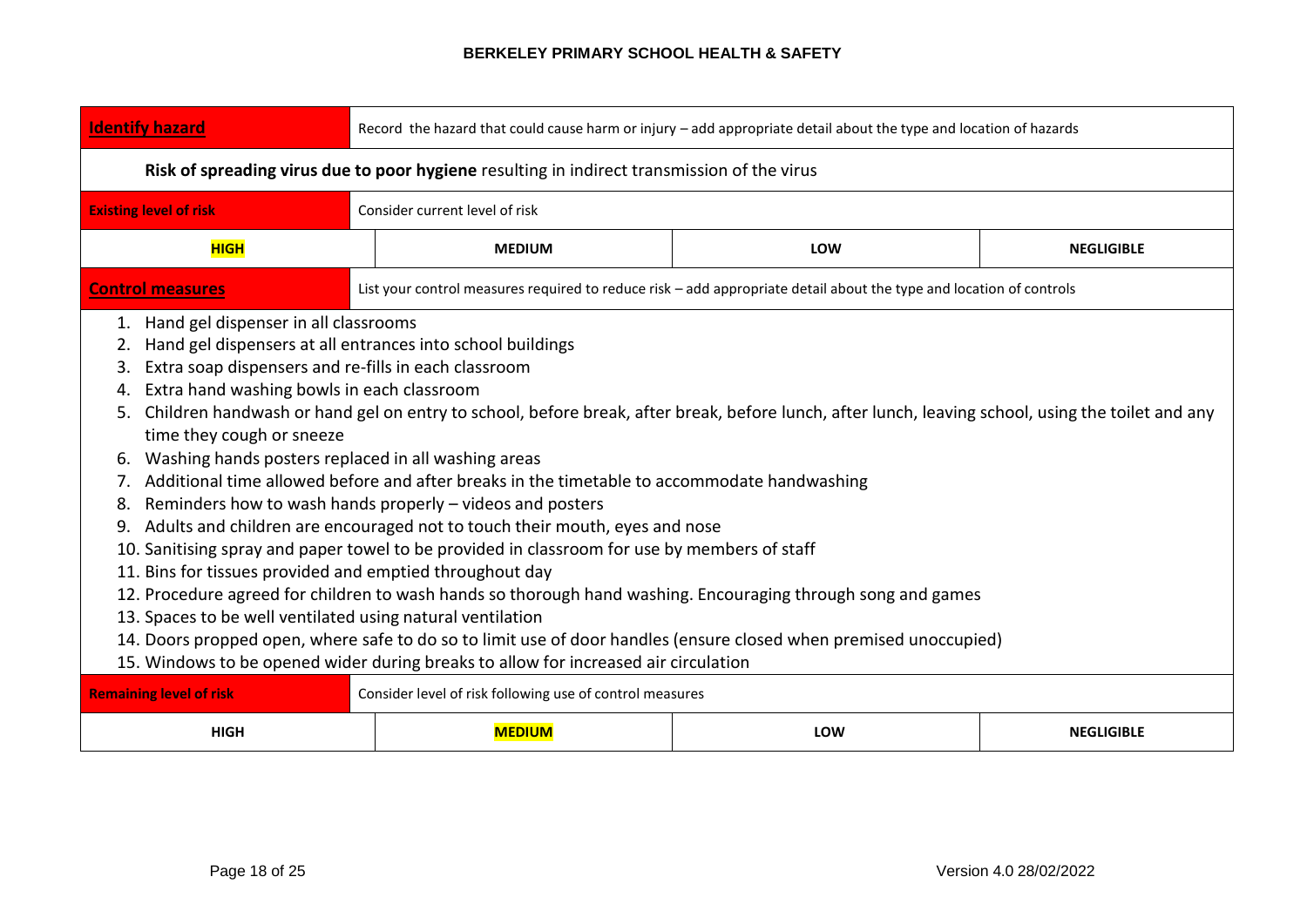| <b>Identify hazard</b>                                                                                                                                                                                                                                                                                                                                                                                                                                                                                                                                                                                                                                                                                                                                                                                          | Record the hazard that could cause harm or injury - add appropriate detail about the type and location of hazards |                                                                                                                     |                   |  |  |
|-----------------------------------------------------------------------------------------------------------------------------------------------------------------------------------------------------------------------------------------------------------------------------------------------------------------------------------------------------------------------------------------------------------------------------------------------------------------------------------------------------------------------------------------------------------------------------------------------------------------------------------------------------------------------------------------------------------------------------------------------------------------------------------------------------------------|-------------------------------------------------------------------------------------------------------------------|---------------------------------------------------------------------------------------------------------------------|-------------------|--|--|
|                                                                                                                                                                                                                                                                                                                                                                                                                                                                                                                                                                                                                                                                                                                                                                                                                 | Risk of infection due to lack of cleaning resulting in indirect transmission of the virus                         |                                                                                                                     |                   |  |  |
| <b>Existing level of risk</b>                                                                                                                                                                                                                                                                                                                                                                                                                                                                                                                                                                                                                                                                                                                                                                                   | Consider current level of risk                                                                                    |                                                                                                                     |                   |  |  |
| <b>HIGH</b>                                                                                                                                                                                                                                                                                                                                                                                                                                                                                                                                                                                                                                                                                                                                                                                                     | <b>MEDIUM</b>                                                                                                     | <b>LOW</b>                                                                                                          | <b>NEGLIGIBLE</b> |  |  |
| <b>Control measures</b>                                                                                                                                                                                                                                                                                                                                                                                                                                                                                                                                                                                                                                                                                                                                                                                         |                                                                                                                   | List your control measures required to reduce risk – add appropriate detail about the type and location of controls |                   |  |  |
| 1. All surfaces, handles, toilets and shared equipment will be cleaned each day using correct solution according to government guidelines<br>Each classroom to have sanitising spray and paper towel to spot clean by member of staff<br>2.<br>PPE will be worn by all cleaning staff<br>3.<br>Soft furnishings and soft / cloth toys will be removed from use in classrooms<br>4.<br>Cleaning routine set up during the day to increase high risk contact point cleaning and ensure all supplies are maintained<br>5.<br>Children to sanitise hands before laptop use<br>6.<br>Radios to be turned off and left in classroom for cleaning<br>Soft furnishings that cannot be moved will be disinfected daily during cleaning routine<br>8.<br>PE mats to be cleaned after use every night in school hall<br>9. |                                                                                                                   |                                                                                                                     |                   |  |  |
| <b>Remaining level of risk</b>                                                                                                                                                                                                                                                                                                                                                                                                                                                                                                                                                                                                                                                                                                                                                                                  | Consider level of risk following use of control measures                                                          |                                                                                                                     |                   |  |  |
| <b>HIGH</b>                                                                                                                                                                                                                                                                                                                                                                                                                                                                                                                                                                                                                                                                                                                                                                                                     | <b>MEDIUM</b>                                                                                                     | <b>LOW</b>                                                                                                          | <b>NEGLIGIBLE</b> |  |  |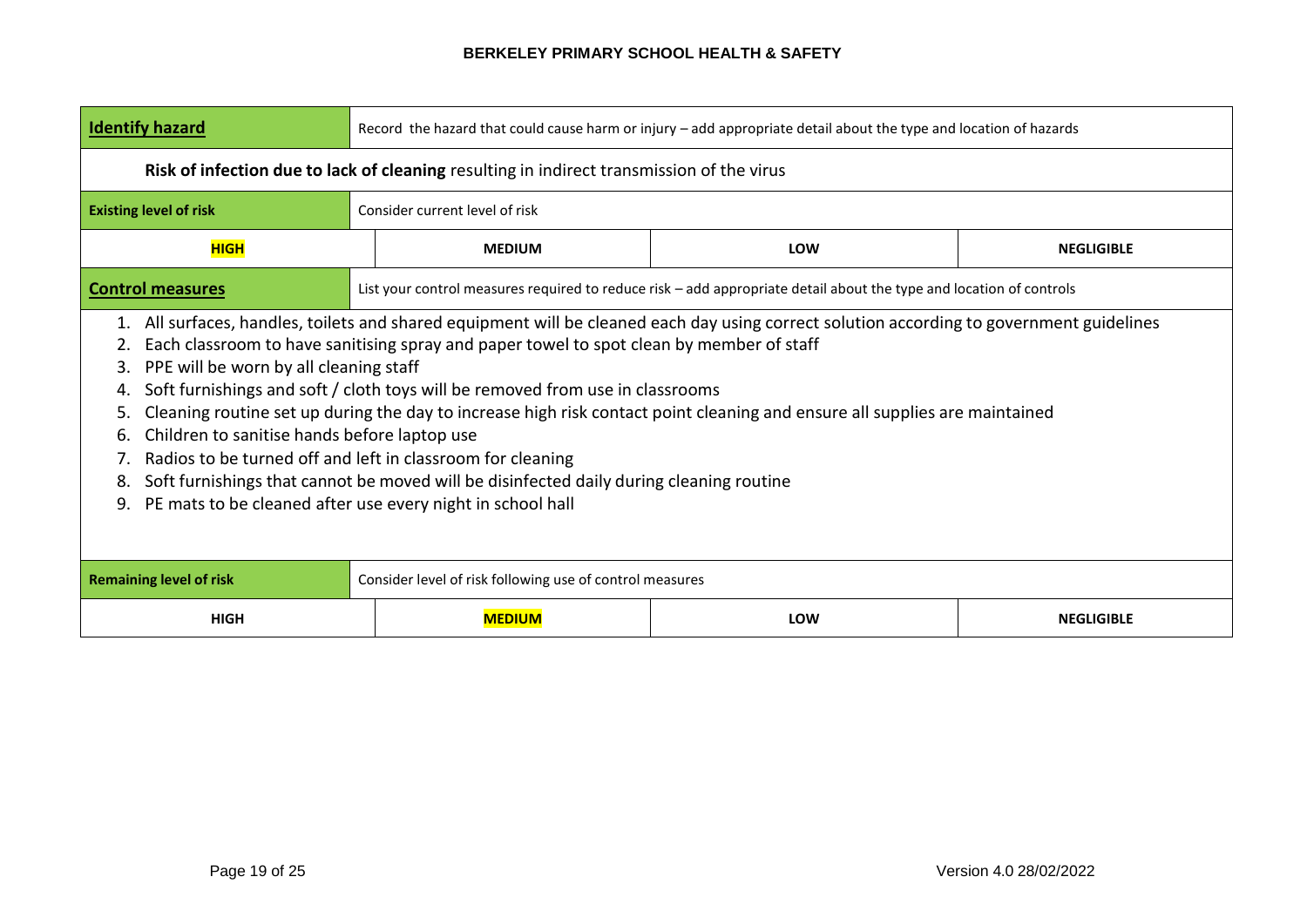| <b>Identify hazard</b>                                                                                                                                                                                                                                                                                                                                                                                                                                                                                                                             | Record the hazard that could cause harm or injury - add appropriate detail about the type and location of hazards |               |                                                                                                                     |                   |  |  |
|----------------------------------------------------------------------------------------------------------------------------------------------------------------------------------------------------------------------------------------------------------------------------------------------------------------------------------------------------------------------------------------------------------------------------------------------------------------------------------------------------------------------------------------------------|-------------------------------------------------------------------------------------------------------------------|---------------|---------------------------------------------------------------------------------------------------------------------|-------------------|--|--|
|                                                                                                                                                                                                                                                                                                                                                                                                                                                                                                                                                    | Risk of illness of vulnerable staff and family members through direct and indirect transmission of the virus      |               |                                                                                                                     |                   |  |  |
| <b>Existing level of risk</b>                                                                                                                                                                                                                                                                                                                                                                                                                                                                                                                      | Consider current level of risk                                                                                    |               |                                                                                                                     |                   |  |  |
| <b>HIGH</b>                                                                                                                                                                                                                                                                                                                                                                                                                                                                                                                                        |                                                                                                                   | <b>MEDIUM</b> | LOW                                                                                                                 | <b>NEGLIGIBLE</b> |  |  |
| <b>Control measures</b>                                                                                                                                                                                                                                                                                                                                                                                                                                                                                                                            |                                                                                                                   |               | List your control measures required to reduce risk – add appropriate detail about the type and location of controls |                   |  |  |
| Those living with someone who is clinically extremely vulnerable are ok to return to work<br>Those who are clinically vulnerable – those strongly advised to social distance in the original guidance are ok to return to work<br>Those living with those that are clinically vulnerable can attend school and work with children or adults adhering to this and other re-opening<br>risk assessments.<br>Regular review of government guidelines relating to categories and advice<br>3.<br>Staff health RA's completed on school reopening<br>4. |                                                                                                                   |               |                                                                                                                     |                   |  |  |
| Consider level of risk following use of control measures<br><b>Remaining level of risk</b>                                                                                                                                                                                                                                                                                                                                                                                                                                                         |                                                                                                                   |               |                                                                                                                     |                   |  |  |
| <b>HIGH</b>                                                                                                                                                                                                                                                                                                                                                                                                                                                                                                                                        | LOW<br><b>NEGLIGIBLE</b><br><b>MEDIUM</b>                                                                         |               |                                                                                                                     |                   |  |  |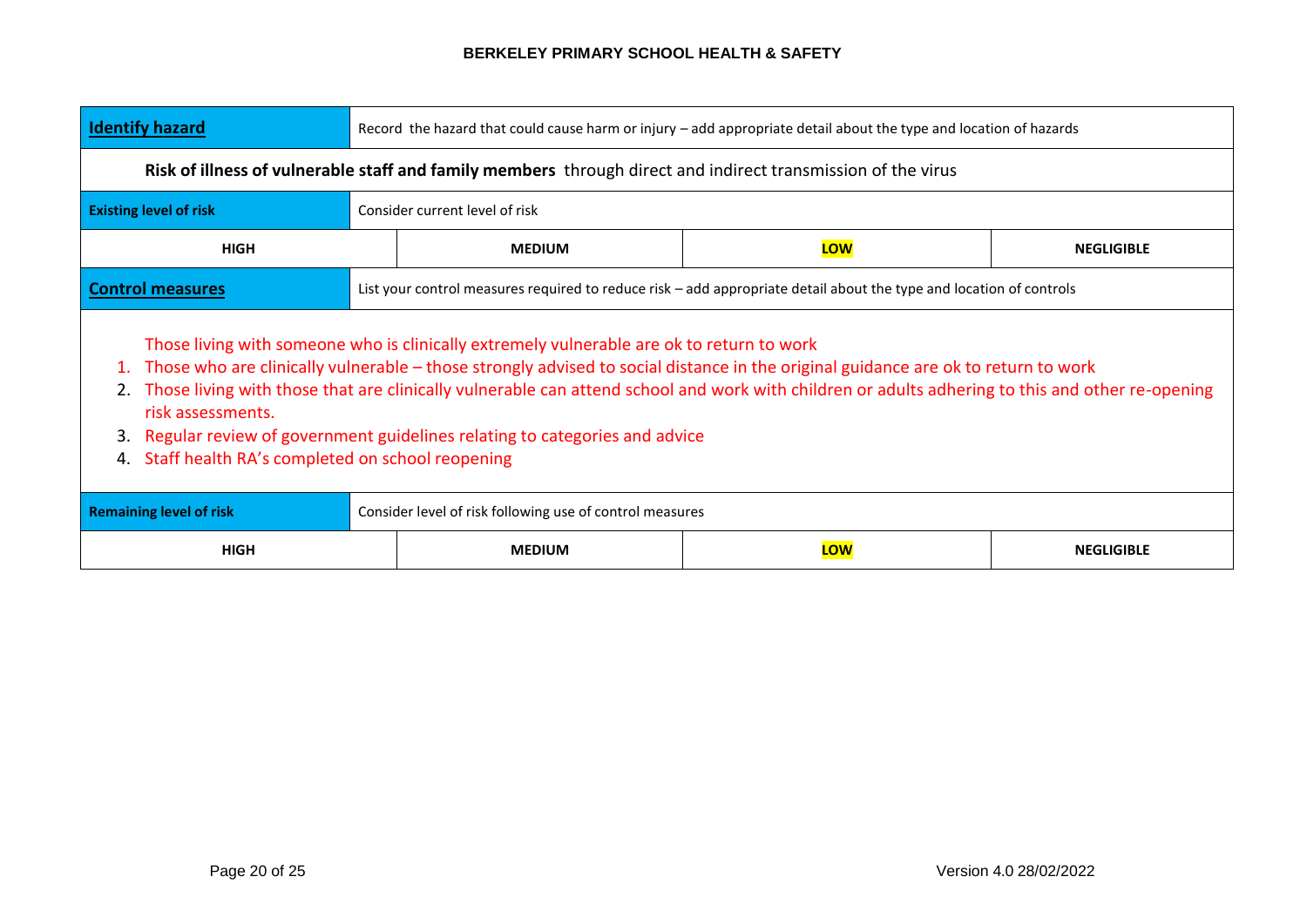| <b>Identify hazard</b>                                                                                                                                                                                                                                                                                                                                                                                                                                                                                                                                                                                                                                                                                                                                                                                                                                                                                  | Record the hazard that could cause harm or injury - add appropriate detail about the type and location of hazards |                                                                                                                     |                   |  |  |
|---------------------------------------------------------------------------------------------------------------------------------------------------------------------------------------------------------------------------------------------------------------------------------------------------------------------------------------------------------------------------------------------------------------------------------------------------------------------------------------------------------------------------------------------------------------------------------------------------------------------------------------------------------------------------------------------------------------------------------------------------------------------------------------------------------------------------------------------------------------------------------------------------------|-------------------------------------------------------------------------------------------------------------------|---------------------------------------------------------------------------------------------------------------------|-------------------|--|--|
|                                                                                                                                                                                                                                                                                                                                                                                                                                                                                                                                                                                                                                                                                                                                                                                                                                                                                                         | Kitchens open and operational resulting in direct and indirect transmission of the virus                          |                                                                                                                     |                   |  |  |
| <b>Existing level of risk</b>                                                                                                                                                                                                                                                                                                                                                                                                                                                                                                                                                                                                                                                                                                                                                                                                                                                                           | Consider current level of risk                                                                                    |                                                                                                                     |                   |  |  |
| <b>HIGH</b>                                                                                                                                                                                                                                                                                                                                                                                                                                                                                                                                                                                                                                                                                                                                                                                                                                                                                             | <b>MEDIUM</b>                                                                                                     | <b>LOW</b>                                                                                                          | <b>NEGLIGIBLE</b> |  |  |
| <b>Control measures</b>                                                                                                                                                                                                                                                                                                                                                                                                                                                                                                                                                                                                                                                                                                                                                                                                                                                                                 |                                                                                                                   | List your control measures required to reduce risk - add appropriate detail about the type and location of controls |                   |  |  |
| Kitchen staff will arrive and leave school when there are no children in the playground<br>1.<br>Deliveries need to be prearranged with SBM/Head and delivered to gate only - no one to come onto the playground<br>2.<br>Kitchen staff to stay in kitchen and not walk around school<br>3.<br>Toilets to be used will be in KS2 building<br>4.<br>Lunch orders numbers will be collated and given to the kitchen via admin<br>5.<br>Completed orders will be left on the table in the school hall, labelled<br>6.<br>Kitchen staff will leave school as soon as last lunch has been prepared and kitchen is cleaned<br>7.<br>Kitchen staff to be aware that children are in the room next door so noise made by kitchen will need to be minimal<br>8.<br>All PPE provided by Aspens and worn at all times<br>9.<br>10. No member of staff to come to work if showing any signs or symptoms of Covid-19 |                                                                                                                   |                                                                                                                     |                   |  |  |
| <b>Remaining level of risk</b>                                                                                                                                                                                                                                                                                                                                                                                                                                                                                                                                                                                                                                                                                                                                                                                                                                                                          | Consider level of risk following use of control measures                                                          |                                                                                                                     |                   |  |  |
| <b>HIGH</b>                                                                                                                                                                                                                                                                                                                                                                                                                                                                                                                                                                                                                                                                                                                                                                                                                                                                                             | <b>MEDIUM</b>                                                                                                     | LOW                                                                                                                 | <b>NEGLIGIBLE</b> |  |  |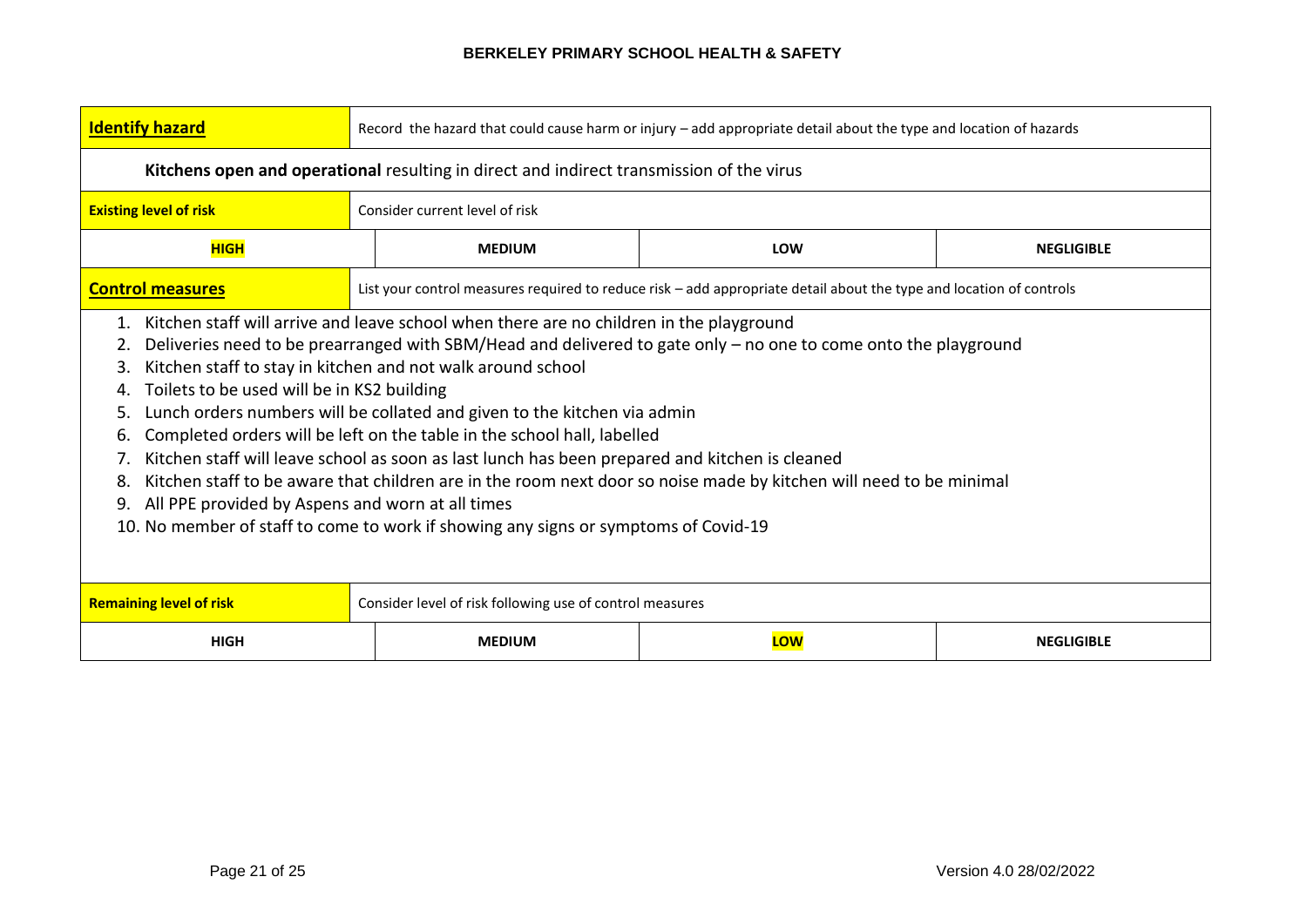| <b>Identify hazard</b>                                                                                                                                                                                                                                                                                                                                                                                                                                                                                                                                                                                                                                                                                                                                                                                                                                                                                                                                                                                                                                                                                                                                                                                                                                                                                               | Record the hazard that could cause harm or injury - add appropriate detail about the type and location of hazards |                                                                                                                     |                   |  |  |  |
|----------------------------------------------------------------------------------------------------------------------------------------------------------------------------------------------------------------------------------------------------------------------------------------------------------------------------------------------------------------------------------------------------------------------------------------------------------------------------------------------------------------------------------------------------------------------------------------------------------------------------------------------------------------------------------------------------------------------------------------------------------------------------------------------------------------------------------------------------------------------------------------------------------------------------------------------------------------------------------------------------------------------------------------------------------------------------------------------------------------------------------------------------------------------------------------------------------------------------------------------------------------------------------------------------------------------|-------------------------------------------------------------------------------------------------------------------|---------------------------------------------------------------------------------------------------------------------|-------------------|--|--|--|
|                                                                                                                                                                                                                                                                                                                                                                                                                                                                                                                                                                                                                                                                                                                                                                                                                                                                                                                                                                                                                                                                                                                                                                                                                                                                                                                      | <b>Offices and administration operations</b> resulting in direct and indirect transmission of the virus           |                                                                                                                     |                   |  |  |  |
| <b>Existing level of risk</b>                                                                                                                                                                                                                                                                                                                                                                                                                                                                                                                                                                                                                                                                                                                                                                                                                                                                                                                                                                                                                                                                                                                                                                                                                                                                                        | Consider current level of risk                                                                                    |                                                                                                                     |                   |  |  |  |
| <b>HIGH</b>                                                                                                                                                                                                                                                                                                                                                                                                                                                                                                                                                                                                                                                                                                                                                                                                                                                                                                                                                                                                                                                                                                                                                                                                                                                                                                          | <b>MEDIUM</b>                                                                                                     | LOW                                                                                                                 | <b>NEGLIGIBLE</b> |  |  |  |
| <b>Control measures</b>                                                                                                                                                                                                                                                                                                                                                                                                                                                                                                                                                                                                                                                                                                                                                                                                                                                                                                                                                                                                                                                                                                                                                                                                                                                                                              |                                                                                                                   | List your control measures required to reduce risk - add appropriate detail about the type and location of controls |                   |  |  |  |
| Keep office door open to reduce contamination of door handles<br>1.<br>Request all parents to contact the office by email or phone where possible<br>2.<br>Request that only critical items forgotten by children are delivered to school by parents are placed in a clean labelled carrier bag<br>3.<br>High touch areas in office and reception foyer including phones, photocopier, fridge door and school entrance/exit buttons to be cleaned regularly<br>4.<br>though out the day as per tick sheet<br>Phones should only be used by office staff where possible. When this is not possible other staff should disinfect phone before and after use.<br>5.<br>Office staff will have dedicated walkie talkie to communicate with classes if items are delivered to school<br>6.<br>Children should not be sent to the office to collect items, photocopies etc.<br>7.<br>No school visitors unless authorised by Headteacher<br>8.<br>Contractor visits to be minimised and risk assessed when required<br>9.<br>10. Deliveries may be brought into the office provided delivery person has sanitised hands first and remains at a 2m distance. Office staff to direct delivery<br>from outside of office.<br>11. Visitors / children arriving late, leaving early should be signed in and out by office staff |                                                                                                                   |                                                                                                                     |                   |  |  |  |
| <b>Remaining level of risk</b><br><b>HIGH</b>                                                                                                                                                                                                                                                                                                                                                                                                                                                                                                                                                                                                                                                                                                                                                                                                                                                                                                                                                                                                                                                                                                                                                                                                                                                                        | Consider level of risk following use of control measures<br><b>MEDIUM</b><br>LOW<br><b>NEGLIGIBLE</b>             |                                                                                                                     |                   |  |  |  |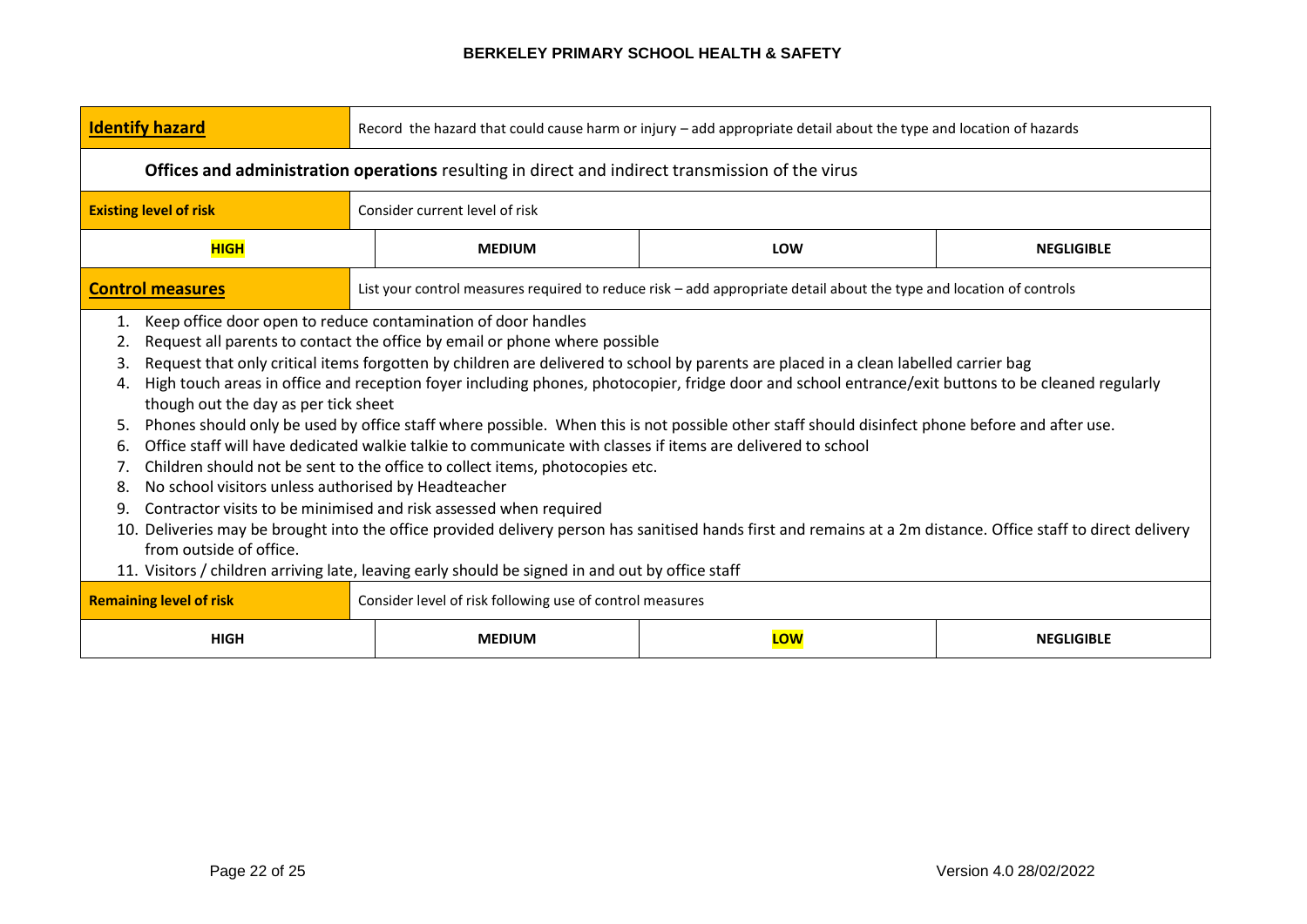| <b>Identify hazard</b>                                                                                                                                                                                                                                                                                                                                                                                                                                                                                                                                                                                                                                                                    | Record the hazard that could cause harm or injury - add appropriate detail about the type and location of hazards |                                                                                                                     |  |  |  |
|-------------------------------------------------------------------------------------------------------------------------------------------------------------------------------------------------------------------------------------------------------------------------------------------------------------------------------------------------------------------------------------------------------------------------------------------------------------------------------------------------------------------------------------------------------------------------------------------------------------------------------------------------------------------------------------------|-------------------------------------------------------------------------------------------------------------------|---------------------------------------------------------------------------------------------------------------------|--|--|--|
|                                                                                                                                                                                                                                                                                                                                                                                                                                                                                                                                                                                                                                                                                           | Lockdown – Keyworker school provision resulting in direct and indirect transmission of the virus                  |                                                                                                                     |  |  |  |
|                                                                                                                                                                                                                                                                                                                                                                                                                                                                                                                                                                                                                                                                                           | These are additional or amendments to the Control measures during normal opening                                  |                                                                                                                     |  |  |  |
| <b>Existing level of risk</b>                                                                                                                                                                                                                                                                                                                                                                                                                                                                                                                                                                                                                                                             | Consider current level of risk                                                                                    |                                                                                                                     |  |  |  |
| <b>HIGH</b>                                                                                                                                                                                                                                                                                                                                                                                                                                                                                                                                                                                                                                                                               | <b>MEDIUM</b><br><b>LOW</b><br><b>NEGLIGIBLE</b>                                                                  |                                                                                                                     |  |  |  |
| <b>Control measures</b>                                                                                                                                                                                                                                                                                                                                                                                                                                                                                                                                                                                                                                                                   |                                                                                                                   | List your control measures required to reduce risk - add appropriate detail about the type and location of controls |  |  |  |
| Children are to be put in fixed bubbles by year groups<br>1.<br>There will be specific staff assigned to each bubble.<br>There will be no interactions or cross teaching across the bubbles<br>3.<br>Children are to attend everyday (school age) unless they are ill or in isolation<br>4.<br>Preschool is open to those wishing to attend for their normal hours<br>5.<br>Face shields/masks to be worn by all staff in class and around school<br>6.<br>Lunch will be eaten in hall in designated areas by bubble<br>7.<br>No more than 30 children can be in a bubble<br>8.<br>Explorers (wrap around care) will be closed during this period due to mixing of bubbles/staffing<br>9. |                                                                                                                   |                                                                                                                     |  |  |  |
| <b>Remaining level of risk</b>                                                                                                                                                                                                                                                                                                                                                                                                                                                                                                                                                                                                                                                            | Consider level of risk following use of control measures                                                          |                                                                                                                     |  |  |  |
| <b>HIGH</b>                                                                                                                                                                                                                                                                                                                                                                                                                                                                                                                                                                                                                                                                               | <b>MEDIUM</b><br><b>LOW</b><br><b>NEGLIGIBLE</b>                                                                  |                                                                                                                     |  |  |  |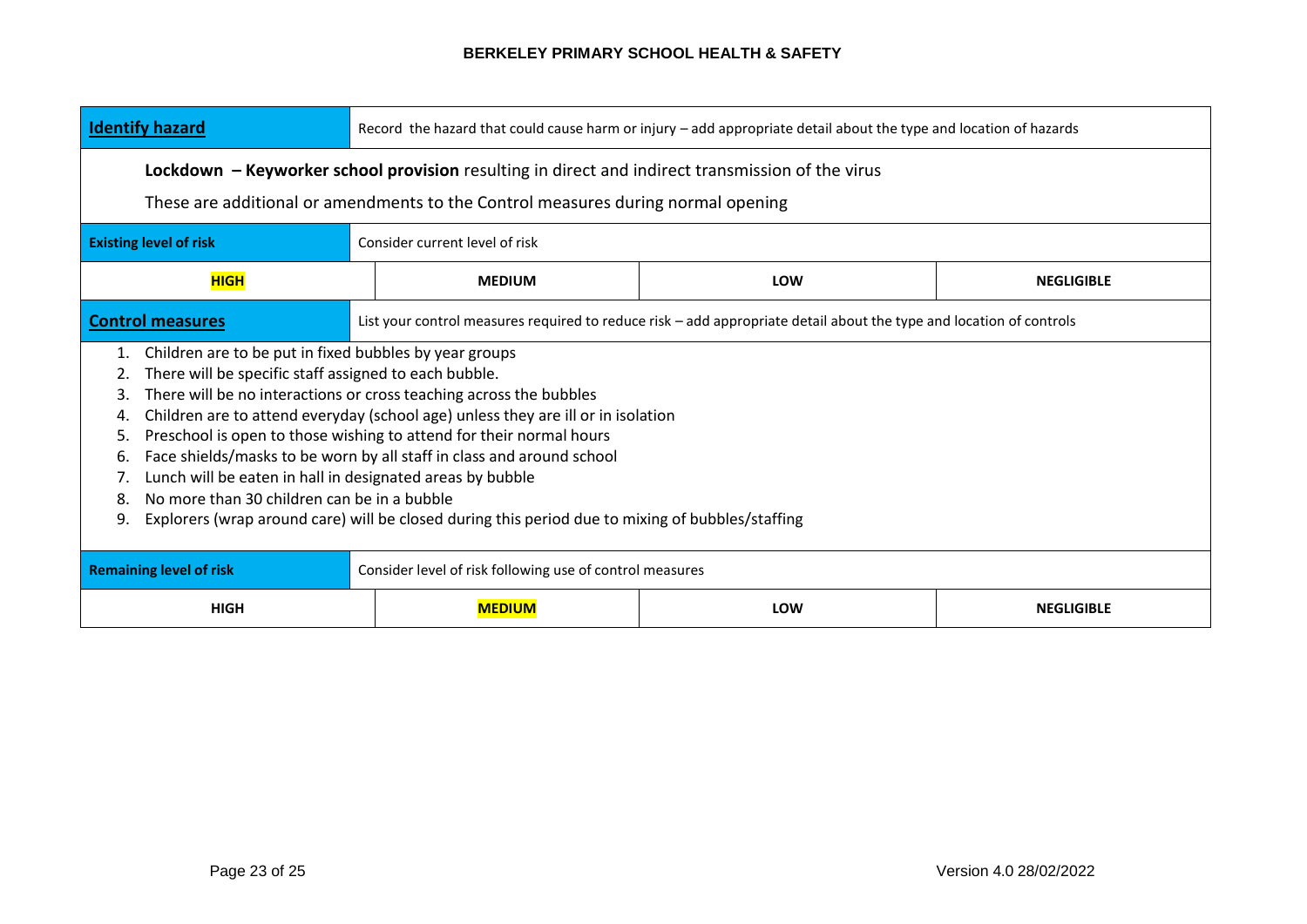| <b>Identify hazard</b>                                                                                                                                                                                                                                                                      | Record the hazard that could cause harm or injury - add appropriate detail about the type and location of hazards |                                                                                                                                                                                                                                                                                                                                                                                                                                                                                                                                                                                                                                                                                                                             |                                                                                                                                                                                                                                                                                                                                                                                                                                                                                                                                                                                                                                                                                                                                                                                                                                                                                                                                                                                                                      |                   |  |  |
|---------------------------------------------------------------------------------------------------------------------------------------------------------------------------------------------------------------------------------------------------------------------------------------------|-------------------------------------------------------------------------------------------------------------------|-----------------------------------------------------------------------------------------------------------------------------------------------------------------------------------------------------------------------------------------------------------------------------------------------------------------------------------------------------------------------------------------------------------------------------------------------------------------------------------------------------------------------------------------------------------------------------------------------------------------------------------------------------------------------------------------------------------------------------|----------------------------------------------------------------------------------------------------------------------------------------------------------------------------------------------------------------------------------------------------------------------------------------------------------------------------------------------------------------------------------------------------------------------------------------------------------------------------------------------------------------------------------------------------------------------------------------------------------------------------------------------------------------------------------------------------------------------------------------------------------------------------------------------------------------------------------------------------------------------------------------------------------------------------------------------------------------------------------------------------------------------|-------------------|--|--|
|                                                                                                                                                                                                                                                                                             | Lateral Flow Testing - School Staff resulting in direct and indirect transmission of the virus                    |                                                                                                                                                                                                                                                                                                                                                                                                                                                                                                                                                                                                                                                                                                                             |                                                                                                                                                                                                                                                                                                                                                                                                                                                                                                                                                                                                                                                                                                                                                                                                                                                                                                                                                                                                                      |                   |  |  |
| <b>Existing level of risk</b>                                                                                                                                                                                                                                                               |                                                                                                                   | Consider current level of risk                                                                                                                                                                                                                                                                                                                                                                                                                                                                                                                                                                                                                                                                                              |                                                                                                                                                                                                                                                                                                                                                                                                                                                                                                                                                                                                                                                                                                                                                                                                                                                                                                                                                                                                                      |                   |  |  |
| <b>HIGH</b>                                                                                                                                                                                                                                                                                 |                                                                                                                   | <b>MEDIUM</b>                                                                                                                                                                                                                                                                                                                                                                                                                                                                                                                                                                                                                                                                                                               | LOW                                                                                                                                                                                                                                                                                                                                                                                                                                                                                                                                                                                                                                                                                                                                                                                                                                                                                                                                                                                                                  | <b>NEGLIGIBLE</b> |  |  |
| <b>Control measures</b>                                                                                                                                                                                                                                                                     |                                                                                                                   |                                                                                                                                                                                                                                                                                                                                                                                                                                                                                                                                                                                                                                                                                                                             | List your control measures required to reduce risk - add appropriate detail about the type and location of controls                                                                                                                                                                                                                                                                                                                                                                                                                                                                                                                                                                                                                                                                                                                                                                                                                                                                                                  |                   |  |  |
| Testing will commence 25 <sup>th</sup> January 2021<br>1. Tests are for all school staff only.<br>2.<br>3.<br>4.<br>Tests must be kept at room temperature<br>5.<br>6.<br>only<br>7. Tests are supplied in sealed bags<br>8.<br>9.<br>with them<br>17. Tests will be performed twice a week |                                                                                                                   | Tests are for the identification of asymptomatic cases, it does not replace isolation<br>Waste from tests will be disposed of in household waste using the bags provided<br>All results are communicated by staff directly to the Government via web portal and to the school via email<br>11. Instructions to staff on how to perform test will be discussed and concerns or questions addressed<br>12. Instructions on ensuring hygiene measures are in place whilst performing the tests<br>16. Void tests to be reported. New test to be opened and test repeated. If 2 void tests then action as if positive<br>18. If notified by Test & Trace to self-isolate due to contact then staff must follow this instruction | Tests are assigned to an individual and must not be shared with anyone else (family or friends) or swapped with other staff members<br>If a member of staff displays symptoms they do not need to do a LFT, they must isolate and get a PCR test and follow procedure<br>Tests are to be performed by the member of staff themselves in their own home, so risks of transmission during test is limited to household members<br>10. Test kits that have missing items or are faulty must be reported to school with Lot number. This is then communicated to 119<br>13. Any clinical issues, including allergic reaction or bleeding, must be reported immediately and communicated by SLT through the yellow card method<br>14. Kit contains an extraction buffer solution that should be handled with care, even though these components do not have any hazard labels associated<br>15. Positive results will result in isolation and PCR test, household and bubble to isolate until result of PCR test is known |                   |  |  |
| <b>Remaining level of risk</b>                                                                                                                                                                                                                                                              |                                                                                                                   | Consider level of risk following use of control measures                                                                                                                                                                                                                                                                                                                                                                                                                                                                                                                                                                                                                                                                    |                                                                                                                                                                                                                                                                                                                                                                                                                                                                                                                                                                                                                                                                                                                                                                                                                                                                                                                                                                                                                      |                   |  |  |